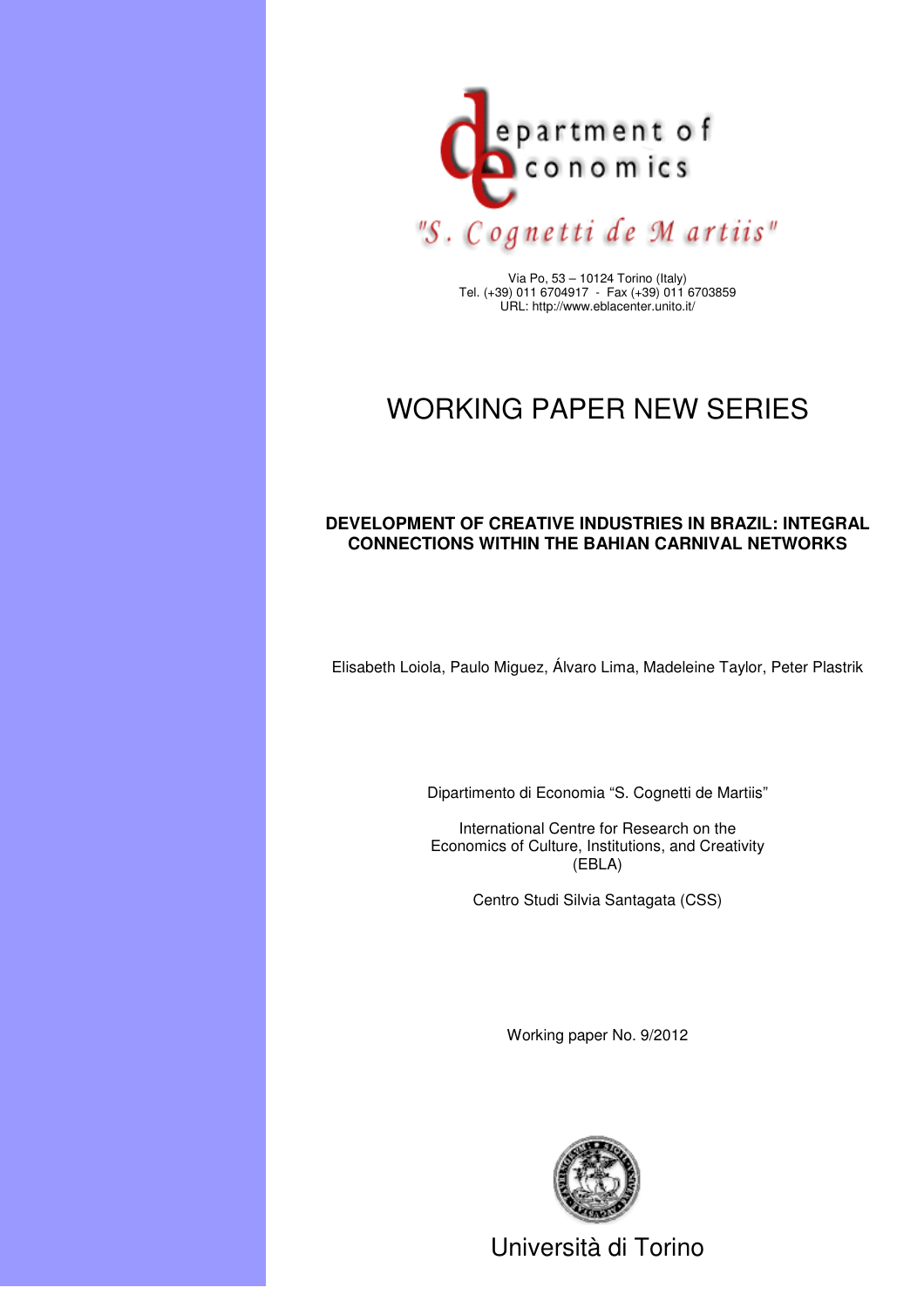### DEVELOPMENT OF CREATIVE INDUSTRIES IN BRAZIL: INTEGRAL CONNECTIONS WITHIN THE BAHIAN CARNIVAL NETWORKS

Elisabeth Loiola Management School of the Federal University of Bahia, Paulo Miguez Multidisciplinary Pos Graduate Program of Culture and Society of the Federal University of Bahia Álvaro Lima A&M Global Consulting Madeleine Taylor A&M Global Consulting Peter Plastrik A&M Global Consulting

Bahian carnival became a big event. Indicators of the 2007/2008 celebration support this assertion: throughout the six days of the festival, 25 Km of streets and avenues, 30 thousand  $m<sup>2</sup>$  of alternative areas for shows and other events were literally occupied by 227 carnival entities, meaning  $B$ locos<sup>1</sup> and Trios Elétricos.<sup>2</sup> Following the rhythm of these entities there is a number of approximately 800 mil local residents and 100 mil foreign and national tourists, playing, dancing and singing inside the Blocos ropes (which separate the public from the Bloco members), or outside them, the so called popcorn revelers (which are merrymakers who are not parading inside the Blocos, but by themselves). A myriad of workers usually joins the group of revelers already enjoying the festival – such as hawkers, street vendors, policemen, government fiscals, public health agents offering services demanded by the revelers (INFOCULTURA, 2007; 2009).

In spite of the majesty of the festival, its accountancy still has many gaps. On the last six years, the Secretary of Culture, SECULT- Secretary of Culture of the State of Bahia have invested to build and implement a system of information on the Bahian Carnival. Some of this information is presented here.

 $\overline{a}$ 

<sup>1</sup> The *Blocos* are the groups of people who parade while singing and dancing. The origin of the *Blocos* precedes the emergence of the Carnival itself. Their probable ancestors were the groups of masked performers known as *cucumbis*, formed by black slaves who participated in the festivities of the *Entrudo* in colonial society. Such groups paraded singing and dancing to the sound of their musical instruments, mainly satirizing the dominant white society. This festive spirit animates the modern *blocos* that represent the popular counterpoint to the remarkably Europeanized masked balls and parades that had characterized the first Carnivals.

 $\bar{2}$  The *trio elétrico*, created by Bahians Dodô and Osmar in the 1950 Carnival, is a platform mounted on a truck equipped with giant speakers on which musicians perform the local genres and people follow the trucks singing and dancing.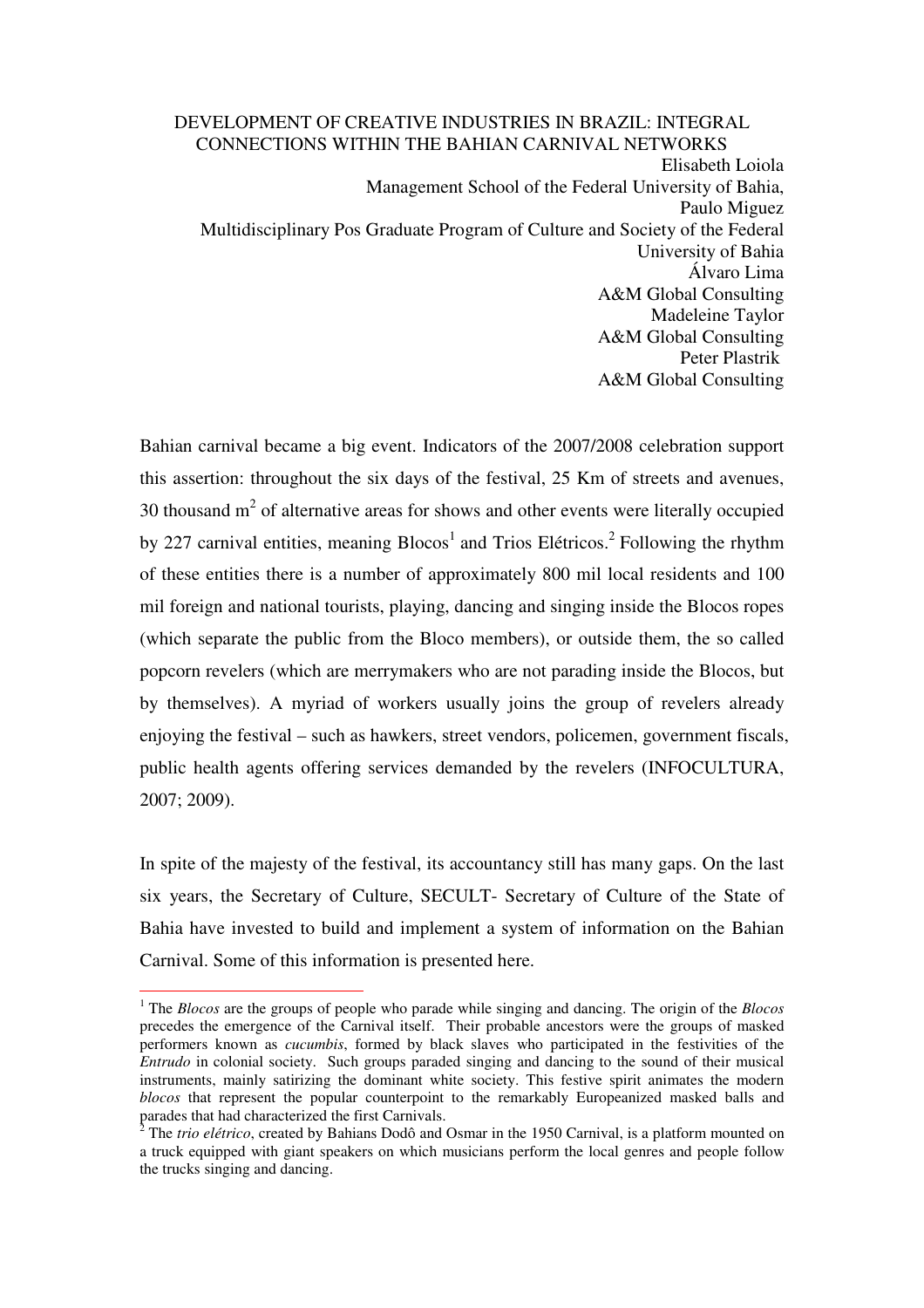The carnival of 2007/2008 led to 97 mil temporary occupations in the private sector, 34 mil occupations in the public sector, and involved the participation of 2.531 midia professionals. Besides, hotels presented an average of 72,9% occupation. 156 thousand people arrived in Salvador during carnival by road transport, 446 mil by airplane and 238 thousand people by ferry boat (INFOCULTURA, 2007; 2009).

Direct financial transactions revolved around US\$ 163,8 million<sup>3</sup> during the carnival of 2007/2008. The private sector contributed to most of this flow of money, in a total of US\$ 92,7 millions. Out of this amount, carnival entities were responsible for US\$ 37,6 millions in transactions, hotels for US\$ 32,5 millions, Camarotes for US\$ 9,2 millions and road transport companies for US\$ 2,9 million, the ferry boat for US\$ 0,9 million. It is estimated that private expenses were around US\$ 67,8 million. Therefore, a superavit of US\$ 24,9 million was observed. The asymmetry in the absorption of these resources by the private sector calls the attention. Specifically regarding all the 227 carnival entities, which are crucial for entertainment, the great Blocos and Camarotes<sup>4</sup> stay with almost all the income generated. Afoxés<sup>5</sup> and Blocos Afro<sup>6</sup> are the ones who earn the least money in carnival (LOIOLA; MIGUEZ, 2010).

Therefore, according to the numbers, carnival started to demand from the mayor a radical change in terms of institutional, technical and operational positioning in order to face and solve crucial issues such as planning, organization, and management, installation of infrastructure and provision of services. In order to respond to these demands, the public sector invested US\$ 26,6 millions and collected US\$ 3,1 millions in the 2007/2008 carnival, evincing an approximate deficit of US\$ 23,3 million (INFOCULTURA, 2007; 2008).

Ultimately, with a remarkable ability to generate, transform and accomplish its multiple products (music, artists, organizations, Trios Elétricos) and to get articulated

 $\overline{a}$ 

 $3$  1 US Dollar = 1,8449 Real-Brazil (January, 06, 2012)

<sup>&</sup>lt;sup>4</sup> The "camarotes" are private viewing spaces

<sup>&</sup>lt;sup>5</sup> The *afoxés* are old Carnival groups of the negro-mestiza population explicitly linked with the *candomblé*, the Afro-Brazilian religion.

<sup>&</sup>lt;sup>6</sup> The *blocos afro* that parade to the sound of great orchestras basically formed by percussion instruments have been a symbol of the Bahian Carnival since the 1970s. Among the most famous are the internationally known Olodum.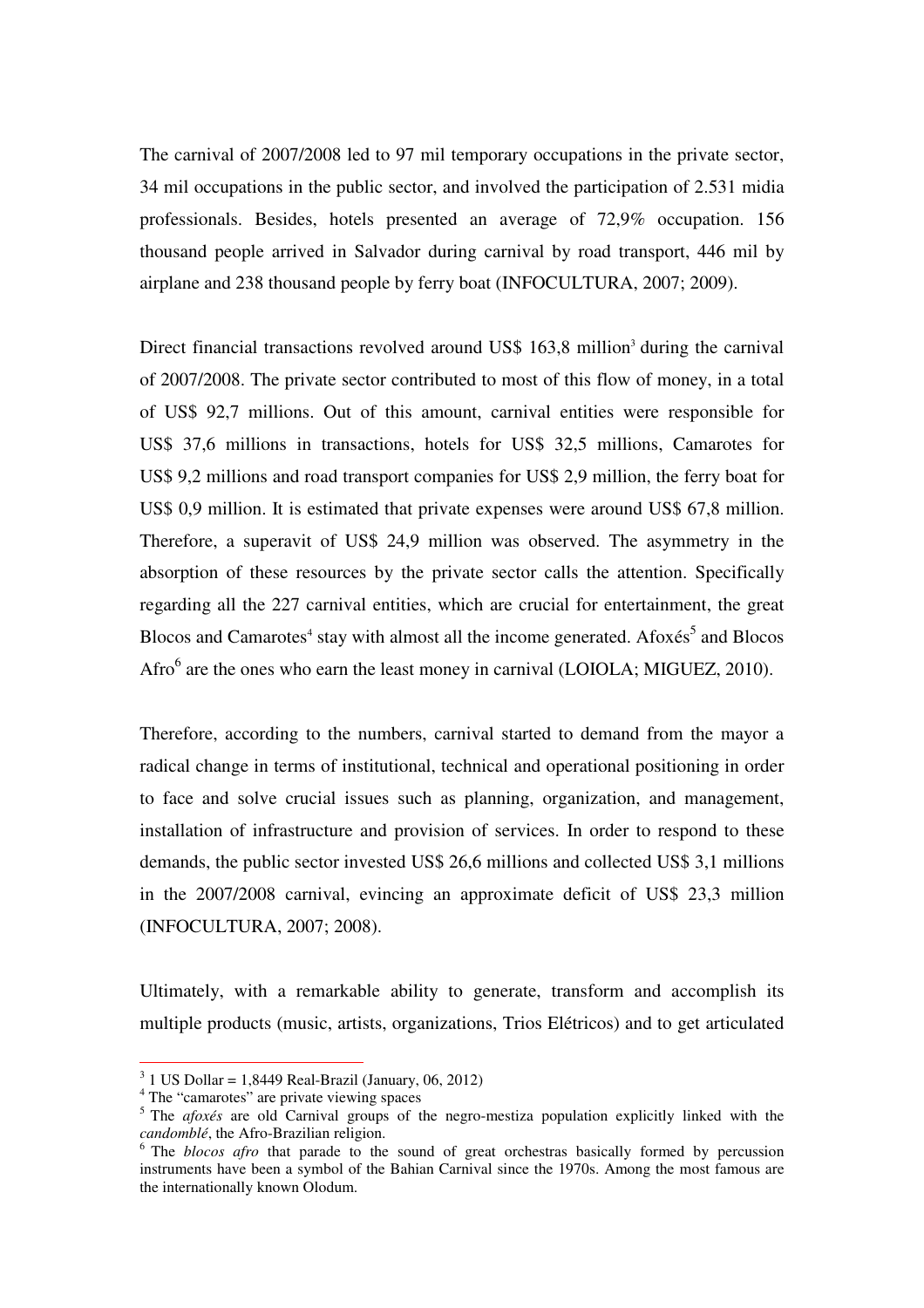with the cultural industry (radio, television, music industry), with industry of tourism and entertainment and the economy of formal and informal services offered in the city, carnival started to show a growing complex structure and logic since the 1990s; economy and industry fully developed and consolidated great and diverse sources of business and income for the city.

There are already many researches on carnival and experts on Bahian carnival. Indeed, classic studies on carnival in general are in the field of social sciences, particularly anthropology, sociology, and history. In the case of Bahian carnival, the scenario is not very different. Thus, several studies can be exemplified, such as Ortiz (1976), Risério (1981; 1995), Góes (1982), Godi (1991; 2002), Morales (1991), Moura (1996; 2001) e Vieira Filho (1997).

Notwithstanding, from the 1990s on, based on the inflections occasioned by the Bahian carnival regarding the emergence of an economy of the festival, a series of socioeconomic studies started to be produced. The work from Dantas (1994), Loiola and Miguez (1996) and Fischer et al (1996) emphasized it. Other researchers followed these, such as Miguez (1996a; 1996b; 1997), Ferreira Jr. (2006), Dias (2007) and Miguez and Loiola (2011), besides a massive production of master´s degree researches and PhD studies on the theme.

Loiola and Miguez (1996) evinced the trajectory of Bahian carnival as the result of a continuous process of emergence and diffusion of innovations, based on the overlap of primary and secondary networks, which originate potetializing institutional arrangements. Primary networks, which are characterized by the fact that in them individuals interact naturally just by grouping or knowing each other, with a mutable affective level along time, are the mainstray of this production. The transition to the carnival-business led systemic networks – which are the grouping of organizations that take decisions together and articulate efforts to generate a product or service, to overlap of the primary networks in a guided effort to adapt and re-elaborate values and symbolic goods produced diffusely in the social fabric. It created a machine of innovations, which is gradually changing Bahian carnival into the biggest popular festive event of Brazil. This is the only work on Bahian carnival developed according to a perspective involving social networks.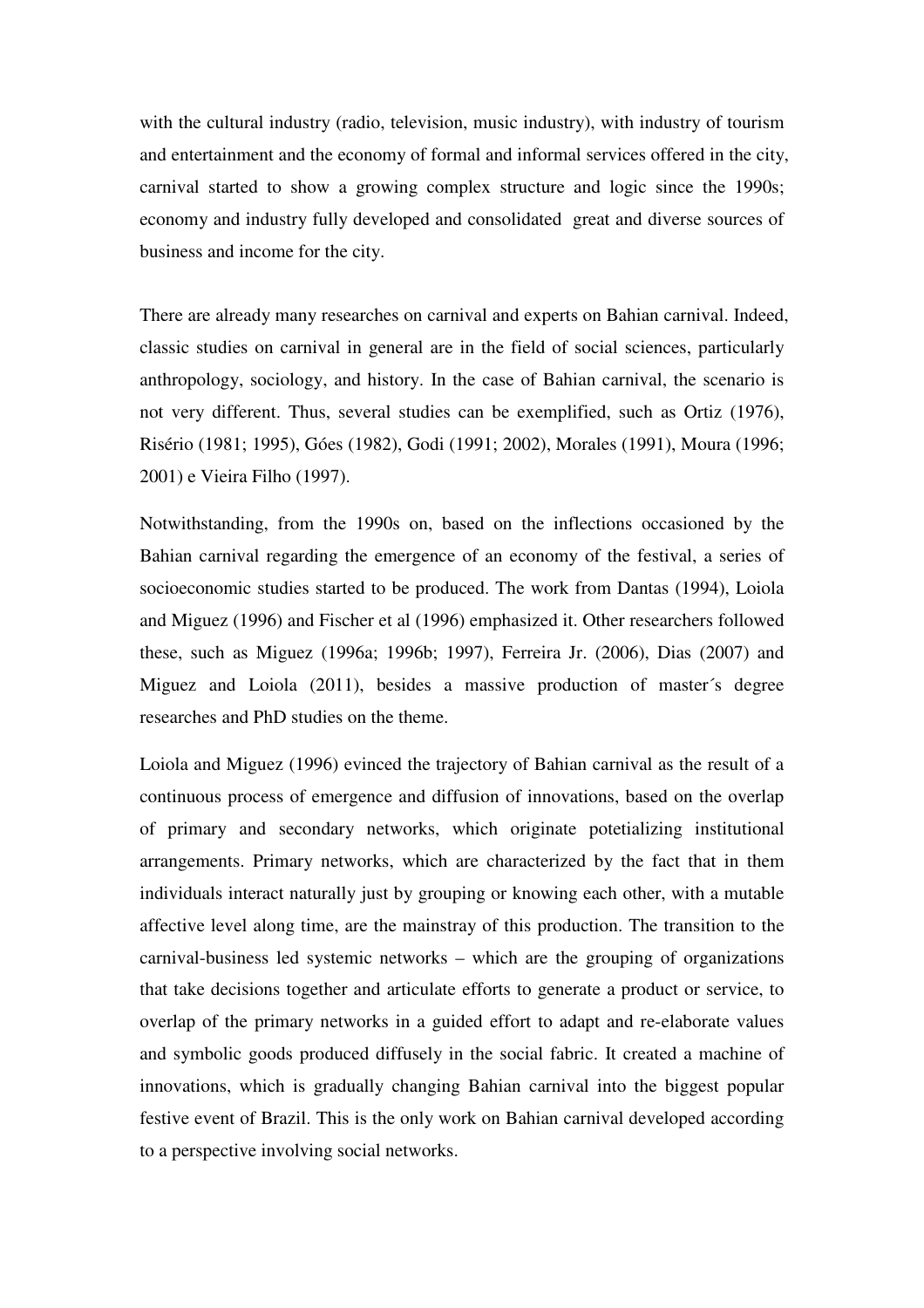In a recent work, Miguez and Loiola (2011) argued about the economy of Bahian carnival, concluding on the presence of asymmetries regarding the appropriation of financial income and other benefits by different actors of the festival. The big Blocos get a bigger proportion of the income generated by the celebrations before, during and after the festival, as well as private sponsors. They also concentrate greater space in the media.

As previously shown, only one work on Bahian carnival was accomplished based on the perspective of social networks. We did not find a work whose object was carnival, social networks and creative industries simultaneously. This work therefore, is justified by trying to fill this gap in the literature. In a pioneer way, it aims to propose strategies that promote the development of creative industries in the Carnival of Salvador-Bahia-Brazil in a way that both increases economic opportunity and reinforces the values of creativity and citizenship. In order to aim it, the Social Network Analyze (SNA) was used in the analysis of a world-renowned creativeindustry phenomenon: Carnival in Salvador.

### **2. CONCEPTUAL FRAMEWORK**

In this section, the approach of social network (ASN) is presented at first. Followed by the concept of creative industries, which will be discussed and set out according to the perspective of social networks.

#### **2.1 Social Networks**

The approach of social networks (ASN) has rapidly spread, as attests the exponential growth shown by articles that use this approach, or that took social networks as object of investigation, published between 1970 and 2010. This growth is evident in the most diverse areas in science (BORGATTI; HALGIN, 2011).

Latour (2011) assumes the notion of network as invisible structures that support and define the visible part of an entity. It is a complex range of organizations and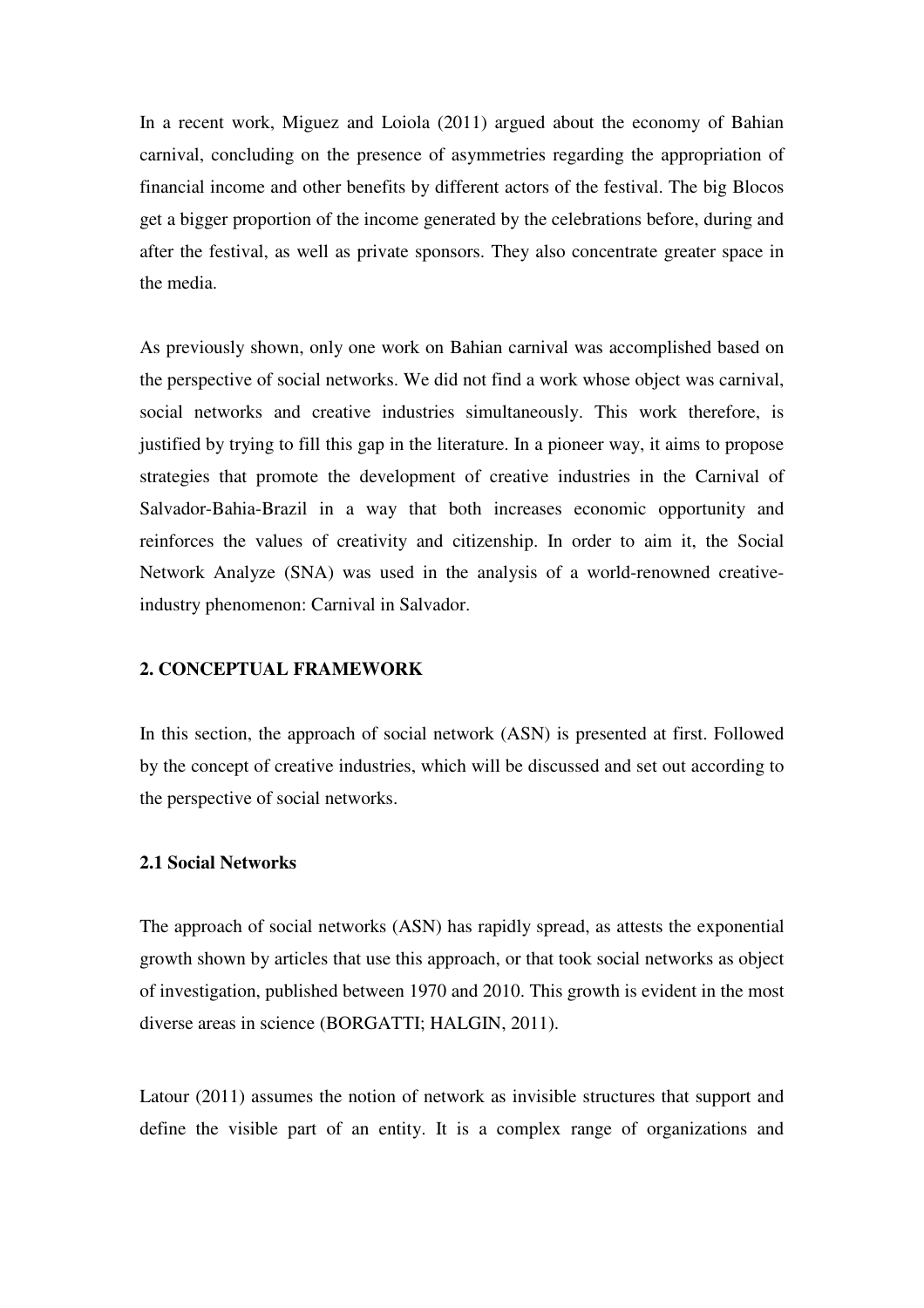characteristics which are necessary to the existence of an object. The author state that social research must prioritize networks instead of just focusing on objects or actions.

According to Borghatti and Halgin (2011), a network consists of a setting of actors or nodes connected through specific bonds (kinship, friendship, professional bonds etc.). The bonds trace pathways which indirectly connect nodes which are not directly connected. The patterns of bonds articulate a certain network.

Interactions, besides representing the raw material of relations and social bonding, are influenced by the perception of the actors involved in the universe surrounding them and by their particular motivations. According to Watzlawick, Beavin and Jackson (2000 apud RUCUERO, 2010), the interaction is an eminently communicational process and is therefore an action that has a communicative and social reverberation among individuals and their peers. It operates directly on the definition of the nature of relations between those who are involved. It has always a social characteristic and is directly associated to the communicative process.

Relationship is taken as the basic unity of analysis of a social network. The content of one or several interactions helps to define the type of social relation existing between two inter-agents. Social relations act in the construction of social bonds (RECUERO, 2010).

Whatever the type, the bond is constituted in pathways that facilitate or harden flows of various types between the knots. These flows are formed by what those knots transact, as for instance, ideas or goods (BORGATTII; HALGIN, 2011). Social bond is composed by social relations, which are composed by interactions. They can be strong or weak, according to the level of intimacy, its persistence in time and amount of resources transacted (GRANOVETTER, 1973). It can also be of the type event or state (BORGATTII; HALGIN, 2011). It has different constitutions, deriving from the types of relations and the content of the message. Not all bonds are reciprocal, what indicates another type of categorization. When the bonds connecting two individuals have different forces in both ways (AB and BA), they are taken as asymmetrical. Whereas bonds with the same force in both ways, are called symmetrical (RECUERO, 2010).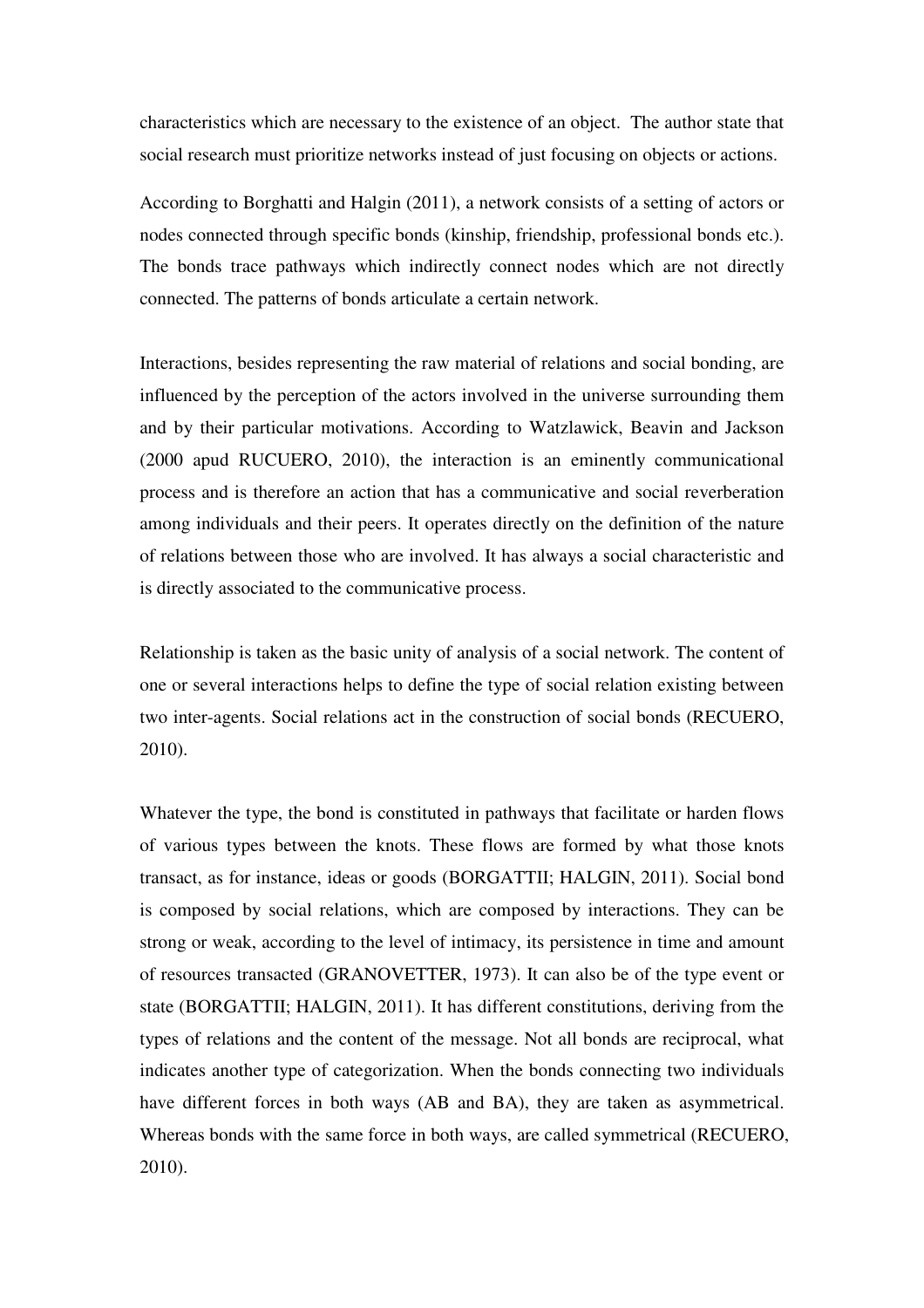In short, ASN is a tool for identifying the social bonds that structure life in society and has been used in studies of different characteristics. In spite of its rapid growth, in a conceptual and operational perspective, the study of certain social phenomena through the use of ASN is a new way of looking at old problems (SCOTT, 2000). It is based on ASN that ideas such as social structure, centrality, distance, cohesion and social network itself will be operationalized for the sake of empirical research (EMYRBAYER; GOODWIN, 2004).

In this work, the networks of Bahian carnival will be analyzed in structural terms. In the macro-structural dimension, the size, density and geodesic distance of the network will be measured. In the micro-structural dimension, the level of cohesion, the presence or not of sub-groups and their characteristics will be measured. Also the positionings of the actors will be identified through indicators of centrality. The definitions of the operational concepts of this research can be seen on Table 1.

| <b>Indicators</b>          | <b>Definitions</b>                                                                                                                                                                                                                                                                                                                       |
|----------------------------|------------------------------------------------------------------------------------------------------------------------------------------------------------------------------------------------------------------------------------------------------------------------------------------------------------------------------------------|
| <b>Size</b>                | It is the quantity of connections present between the actors of a certain<br>network.                                                                                                                                                                                                                                                    |
| Density                    | It is the quotient between the number of existing connections and the<br>number of possible connections in a certain network. Density depicts the<br>potential of the network in terms of the flow of information, meaning, the<br>bigger the density, the more intense is the exchange of information in<br>the network and vice-versa. |
| Geodesic Distance          | It is the shorter pathway between two actors of a network.                                                                                                                                                                                                                                                                               |
| <b>Diameter</b>            | It is the biggest geodesic distance between any pair of actors of a<br>certain network.                                                                                                                                                                                                                                                  |
| Cohesion                   | It is the strong relationship between actors of a network, formed by sub-<br>groups due to the bonds established by affinity. This field of study has a<br>strong appeal to the correlation between cohesion and patterns of<br>behavior of these sub-groups.                                                                            |
| <b>Clicks</b>              | Definition inherited by the graph theory, in which three or more actors<br>choose all of the sub-group as pairs in their connections. It is what<br>informally one calls cliques in the organizations. The concepts of n-<br>cliques, n-clans and k-plexes derive from cliques and represent<br>extensions of the level of analysis.     |
| Centrality of the level of | Measure of the number of connections one actor receives from other<br>actors, denoting popularity or receptivity.                                                                                                                                                                                                                        |
| input                      |                                                                                                                                                                                                                                                                                                                                          |

Table 1. Operacional Concepts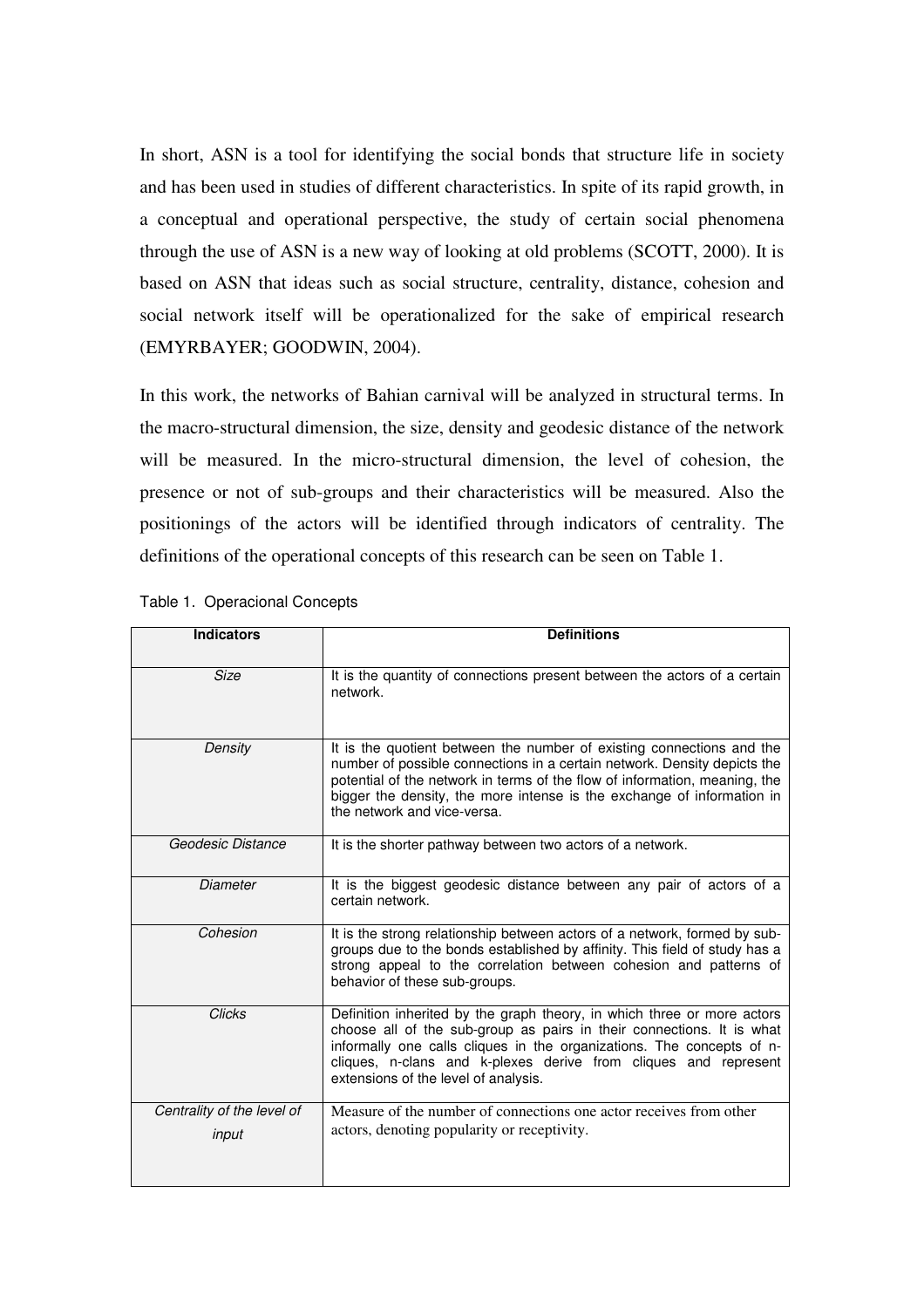| Centrality of the level of<br>output | Measure of the number of connections one actor establishes with other<br>actors in the same network, denoting expansivity.                                               |
|--------------------------------------|--------------------------------------------------------------------------------------------------------------------------------------------------------------------------|
| Centrality of intermediation         | Measure based on the potential control of one actor over the interaction<br>between two other actors, denoting the ability to interrupt.                                 |
| Centrality of Bonachic               | Measure that takes into account the number of direct connections one<br>actor has, but also the centrality of neighbor actors, denoting a broader<br>aspect of prestige. |

In terms of structure, cohesive sub-groups are subsets of actors that present relatively strong, direct, intense and frequent bonding (WASSERMAN; FAUST, 2007). One argues that cohesive subgroups have their own rules, values, orientations and subcultures, substantiating solidarity, identity and collective behavior (SCOTT, 2000).

Basically, centrality is a characteristic of the actors which indicate how central they are in the social network (WASSERMAN; FAUST, 1994). This level of analysis helps understand the networks, since it identifies and localizes the actors which are more responsible for their dynamics, since they occupy strategic positions in the social structure. Prominent actors in social networks are those with more bonds and who are widely involved in relations with other actors, they are the most visible, central and who have most of the opportunities, since they have more options (WASSERMAN; FAUST, 2007). In order to map this characteristic of the actors, indicators of centrality that analyze complementary facets of what is the ability to influence or exercise power, are used. Table 1 shows a synthesis of the definition of each one of them. In this work, Bonacich`s centrality will not be used.

# **2.2 Creative industries in network**

The most widespread definition of creative industry are very close to those originally developed by the Department for Culture, Media and Sport - DCMS of the United Kingdom on the second half of the 1990s (BRITISH, 2005). Such definitions emphasize the use of creative inputs and are delimited based on industrial systems of classification (POTTS et al, 2008).

Opposing to the widespread definitions of creative industries, Potts and collaborators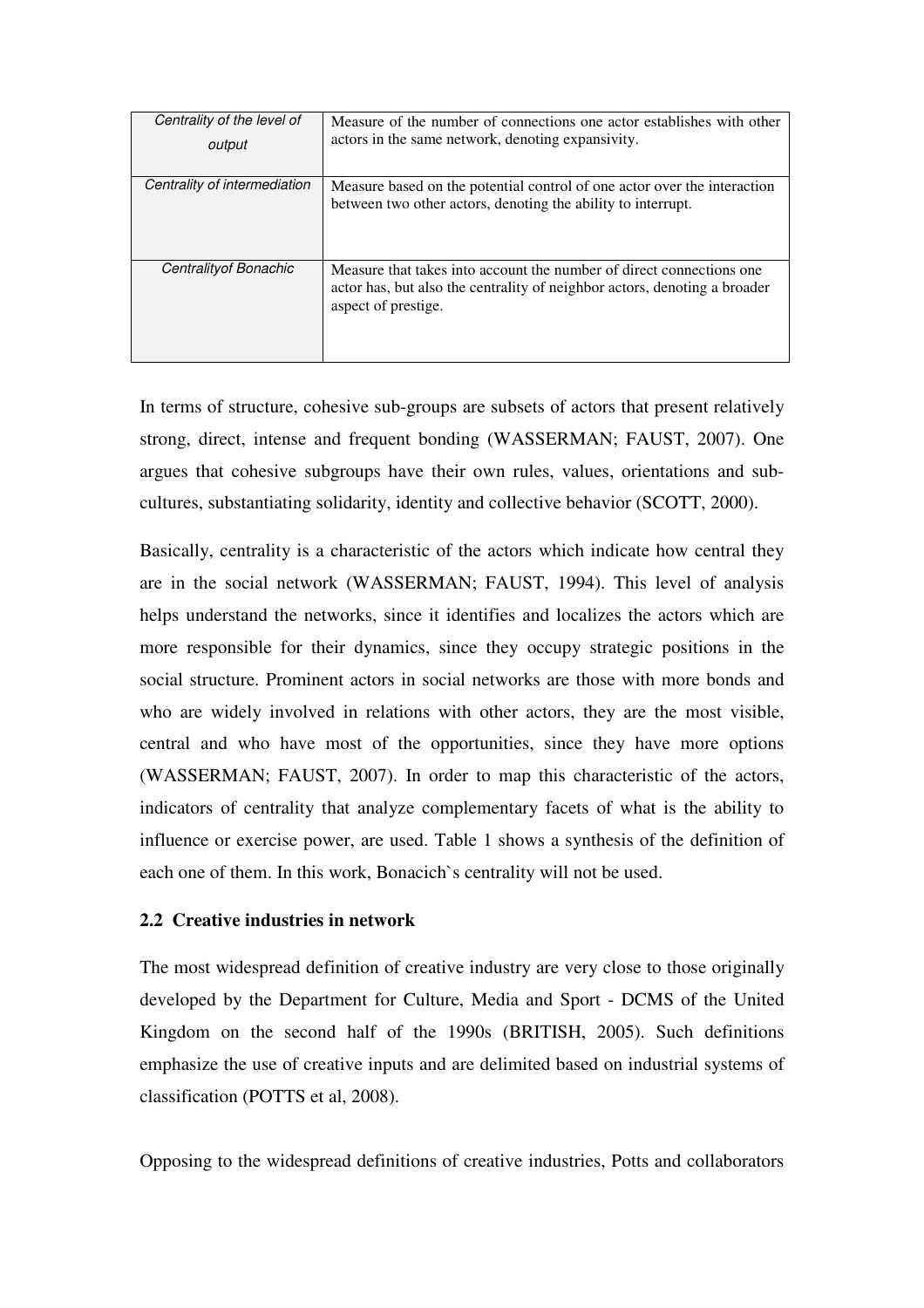(2008) propose that creative industries are constituted by complex social networks both in the sphere of production and consume, which emerge from non-market dynamics and frequently develop in border areas between established markets and social networks, excluding subsidized activities, but including representation and coordination of new ideas.

The concept of creative industries in networks, used in this work, differs from that proposed by Potts and others (2008), reflecting the importance of social actions to the understanding of economic actions, what allows to include also subsidized activities.

The concept of creative industries in networks, is the reflex of integral connections between social facts, economic facts and cultural facts, which are operationalized with one difference, if compared to UNESCO (2007): traditional knowledge and intangible patrimony, phenomena strictly related to Bahian carnival, are classified not only as transversal domain, but also as central domain, fitting the central domain "Cultural and Natural Patrimony". Taken as cross domain, traditional knowledge and intangible patrimony influence the production and consumption of core domains. On the other hand, as a core domain, Bahian carnival is a sphere of production and consumption constituted by complex social networks. Framing Bahian carnival as discrete domain is based on its growing importance for the economy of the city of Salvador, as demonstrated in the introductory section of this work.

### **3. METHOD**

In this section, the object is delimited, the objectives are elucidated and research procedures are described. Besides, the main actors of carnival are presented, and the actors researched are characterized, while the instruments for collecting and treating data are defined.

### **3.1 Delimitation of the object and purpose**

As seen in the previous section, the use of ANS has been rapidly widespread since 1970. In Brazil, this diffusion occurs in a less accelerated rate, especially in areas of creative and connected industries. As also formerly mentioned, even though there are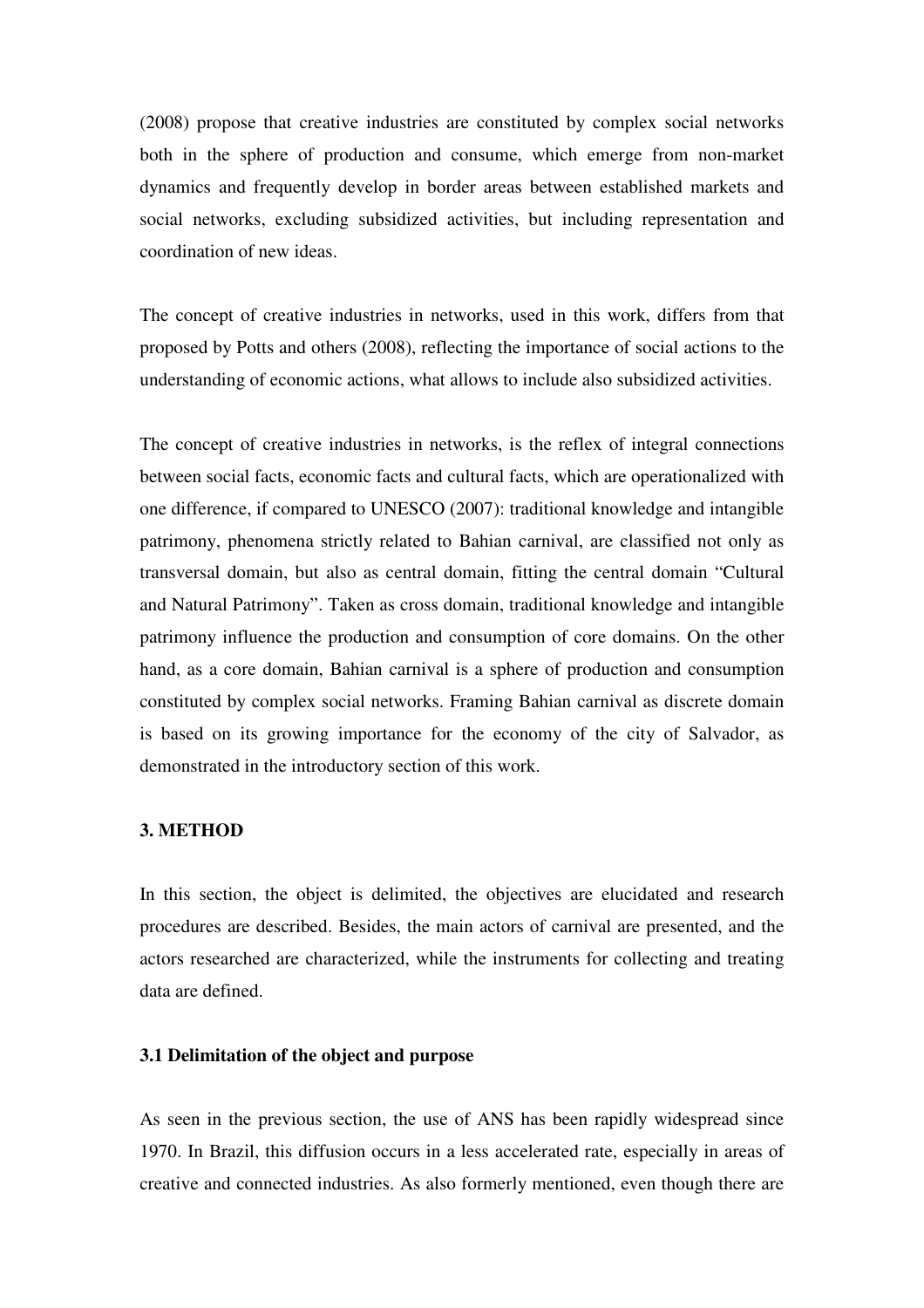already many works on Bahian carnival, only one study was done based on the perspective of social networks, it was developed in 1996 by Loiola and Miguez.

Not only has the use of ANS expanded, but also a lot of criticism has been addressed to this approach. The analysis of networks and its emphasis on objective criteria, observable social forces and the ability to generate falsifiable hypotheses have allowed research in the field to overcome some traditional problems of normative models, revitalizing several areas of Sociology, including the theory of social movements, the study of social inequalities, and sociology of development. However, the exaggerated focus on structural restrictions makes the explanations of the network approach incomplete (MIZRUCHI, 2006).

Despite these challenges, Mizruchi (2006) points out that the analysis of networks has grown exactly because it enables a more dynamic understanding of social actions, allowing researchers to work using other theories. According to Mizruchi`s proposal (2006), ANS may favor the observation of specificities of Bahian carnival, which could be associated to the symbolic aspect and to the market related aspect (RISÉRIO, 1981, 1995, LOIOLA; MIGUEZ, 1996); to the changes in its organization of production and services (MIGUEZ; LOIOLA, 2010, INFOCULTURA, 2007, 2009, LOIOLA; MIGUEZ, 1996, FISCHER et al, 1996); to the asymmetries in terms of appropriation of financial benefits (INFOCULTURA, 2009, MIGUEZ; LOIOLA, 2011); and finally to the essentially relational nature of the production of carnival, which takes place in a zone of intersection between markets and social networks (LOIOLA; MIGUEZ, 1996).

### **3.2 Carnival Actors**

One of the remarkable characteristics of Bahian carnival along times has been the presence of a rich and expressive set of organizational actors. Of course, along the history of carnival celebrations in Bahia the festival has experienced changes of all kinds. Some categories of carnival entities have disappeared, others changed and new ones emerged (GODI, 2002).

The organizational network of Bahian carnival has, since the end of the 1990s, a set of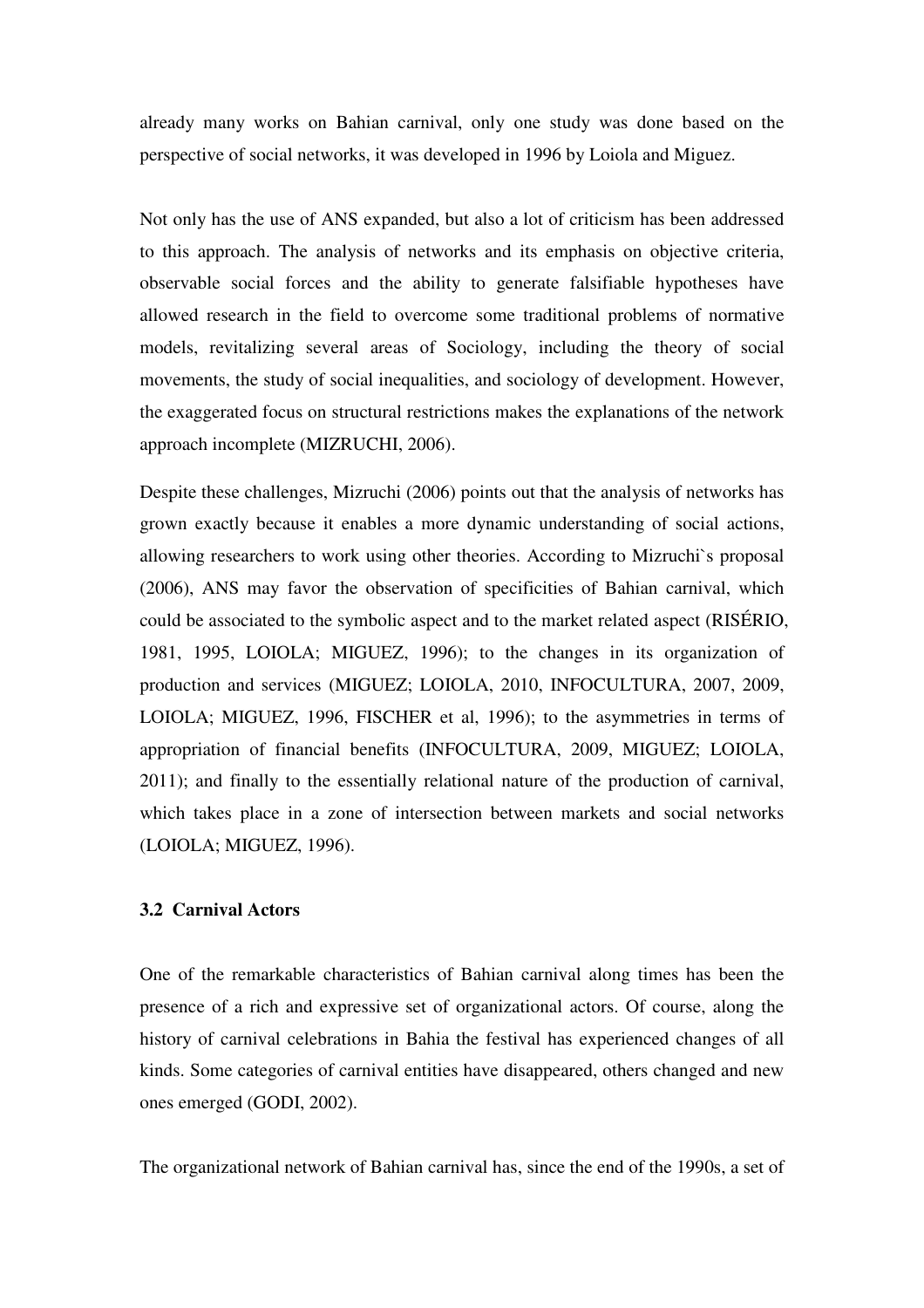more than two hundred entities participating in the festival. The characteristics of the five main actors of the network of Bahian carnival are depicted as follows.

# **3.2.1 Afoxés**

Generally the afoxé is attached to a "terreiro de Candomblé"  $^7$ . The "terreiro" represents the invisible structure supporting and defining the visible part, meaning the Afoxé, according to Latour (2011). The great majority of its participants, including musicians, are people who feel connected, belonging to its community of origin, and have relationships based on informal contracts. From the musical perspective, it is characterized by the use of percussion instruments such as drums, agogo and sheikhs and singing chants of the liturgy of candomblé. Regarding the dressing, they together with the Blocos Afro, are the only carnival entities that continue to attribute importance to the dressing, assuring it a especial beauty in face of the standardization characterizing the great majority of contemporary carnival Blocos.

They are all non-profit entities, managed according to the traditional systems of the terreiros de candomblé, with no meaningful sources of revenue that guarantee their presence in the parade, except for the Filhos de Gandhi Afoxé.

### **3.2.2 Blocos Afro**

 $\overline{a}$ 

They emerged on the first half of the 1970s, opening the process of "reafricanization" of Bahian carnival, according to Risério (1981). Even though they represent individually the category that gathers the biggest number of entities, 55 Blocos in the carnival of 2008 (EMTURSA, 2008), the Blocos Afro have to deal with the same problems stressed by Afoxés. They keep social cultural bonds with their community of origin, where they develop educational, cultural and care activities during the entire year. Even big traditional Blocos Afro like Ilê Ayiê, Olodum, Malê Debalê, Muzenza and Os Negões do not have enough mature organizational and managerial structures that could guarantee them minimum conditions to compete in the carnival market.

 $<sup>7</sup>$  A terreiro de Candomblé is a place where practices associated to the Candomblé religion are</sup> perfomed by its adepts. The Candomblé is a religion strongly influenced by the African heritage.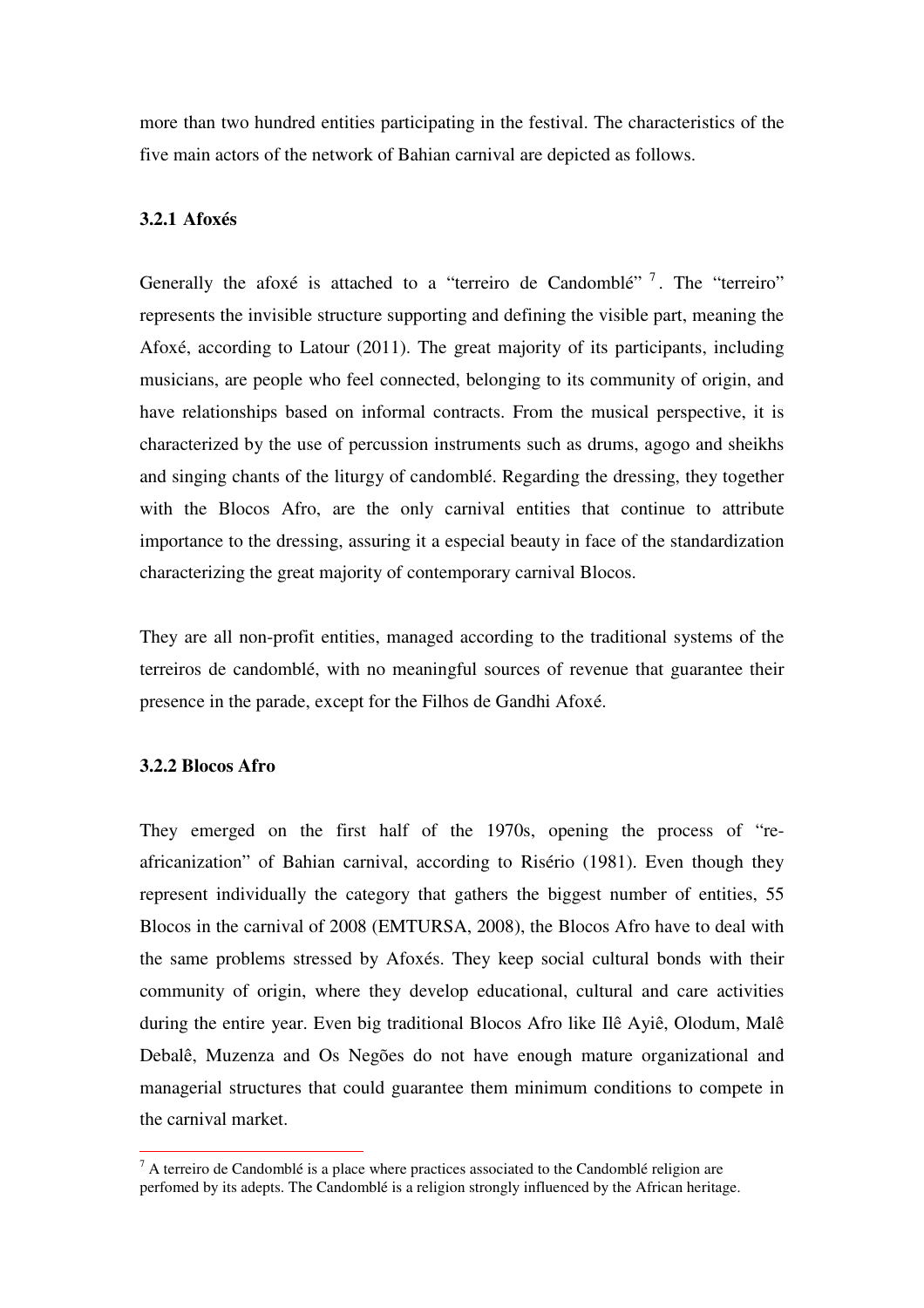### 3.2.3 **Blocos de Trio**

The Blocos de Trio were a creation of the Bahian middle class and are characterized by their use of a Trio Elétrico inside the ropes. They emerged on the first half of the 1970s, but it is only in the following decade that they acquire a great importance in leading the process of commoditization of carnival (LOIOLA; MIGUEZ, 1996). Due to its characteristics, this is the category with the most significant presence in the carnival-business. It has such an organizational structure and managerial mechanisms that enables them to participate in the carnival market in competitive conditions which are not found in the other categories of Blocos. Both in the Blocos de Trio and alternative Blocos most of their members are from high income classes (42,9%) and middle classes (38,1%). (INFOCULTURA, 2009).

# 3.2.4 **The Foliões-Pipoca<sup>8</sup>**

This is how people that participate in the carnival, without being attached to any carnival organization, are called. They represent effectively most of the participants of the carnival, something around 60% of all carnival revelers (INFOCULTURA, 2009). With a smaller purchase power than the revelers from Blocos and Camarotes, the Foliões-Pipoca spend around 20% of what revelers from Blocos and Camarotes spend (INFOCULTURA, 2009).

# 3.2.5 **Actors of the Governance of the Carnival**

The Carnival City Council was created in 1989 by a City Organic Law. It was created in a period of democratic renewal in Brazil, it was due to the understanding that the growth of the festival during the 1980s should correspond to a management and organization model that should not be exclusively centered in public administrations. However, actually the Council eventually became dependent on the municipal administration, being, therefore, unable to practice its attributions as a supervisory and deliberative body of carnival celebrations, contradicting the intention of the

<sup>&</sup>lt;sup>8</sup> A "folião-pipoca" is a carnival reveler.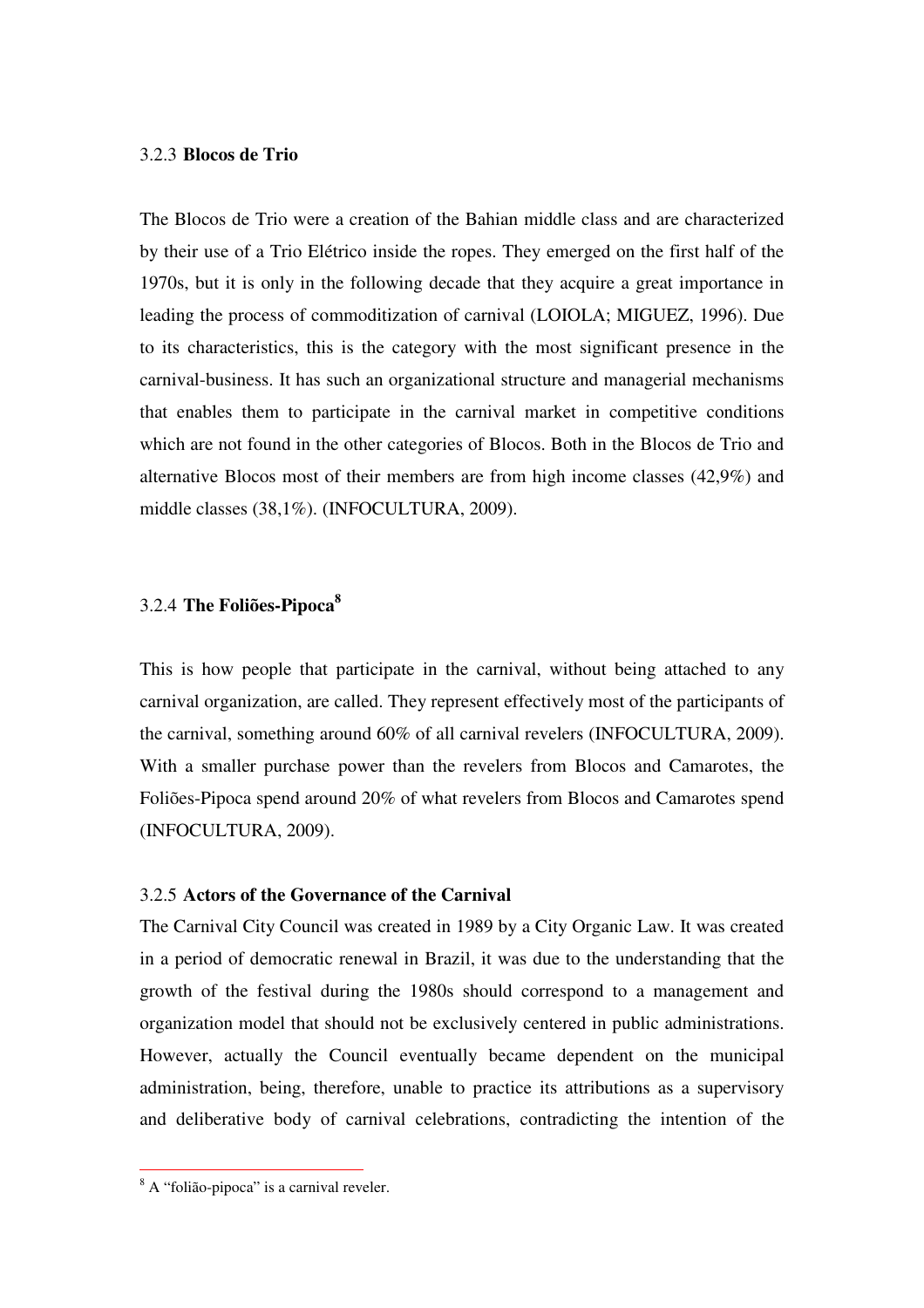legislator.

Due to the limitations and problems of the Council, EMTURSA, today SALTUR, a mixed economy company bound to the Municipal Government, has developed the crucial role in planning and implementing the multiple actions necessary to the realization of the festival, allowing it to concentrate excessive power, almost without any monitoring and control mechanism from the community of carnival actors.

# **4.3 THE ACTORS RESEARCHED, PROCEDURES FOR COLLECTING AND TREATING DATA**

Twenty two carnival entities participated in this study, distributed in five of the twelve categories present in carnival: 5 Afoxés, 5 Blocos Afro, 9 Blocos de Trio, 2 Trios Elétricos and 1 Camarote.

Two questionnaires were used for collecting sociodemographic data from the respondent and the organizational profile. The list of products and services hired was obtained through a second questionnaire, which fundamented the diagnostic of interorganizational relations. These data were supplemented with elements obtained with a semi-structured interview and secondary sources.

The products and services hired, as well as relations of partnership and support were categorized and grouped by types, as with suppliers.

Data were treated based on SPSS, *Ucinet* for *Windows version 6.207* and the program *NetDraw 2.083* for preview and graphic analysis.

### **4.4 Profile of the organizations interviewed**

In spite of operating in varied services (bands, rehearsals, CDs, DVDs, shows etc), most of the interviewees answered that their main product/service was carnival itself. The oldest actor is the Filhos de Gandhi Afoxé, founded in 1949, whereas the youngest was created in 2003. The organizations interviewed are divided between limited societies (12) and non-profit organizations (12). As expected, Blocos de Trio are in their majority limited societies, whereas Blocos Afro and Afoxés non-profit organizations.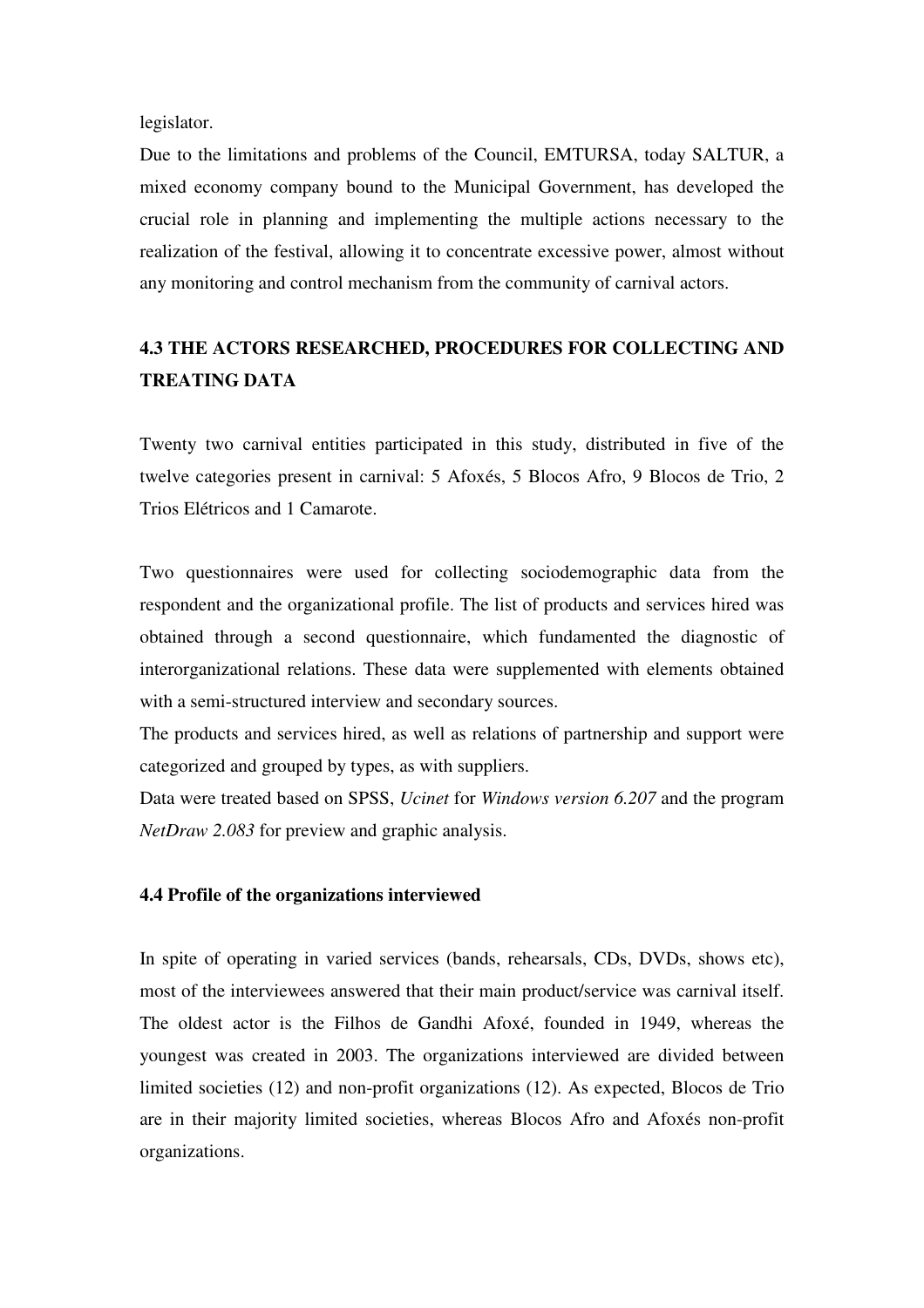The average of members (revelers) of the organizations interviewed was 2.703. Revelers are divided in tourists and residents in Salvador. Blocos de Trio receives more tourists and Blocos Afro and Afoxés receives more locals.

According to most of the respondents, the most used financial resources to participate in the carnival are their own, followed by sponsorship of public agencies. It is important to point out that the profile traced here corroborates the one depicted by INFOCULTURA (2007, 2009) both in demographic and in organizational aspects. The general network of carnival of 2007 will be presented in the following.

### **5. GENERAL NETWORK OF THE CARNIVAL OF 2007**

The sociogram on Figure 2 maps the network of relations of the entities participating in the study. The respondent actors are represented in red and non-respondents in blue. It is possible to observe a totally connected network. **Figure 2 –** Sociogram of the General Network of Carnival of 2007



The density of the Network of the Carnival of 2007 is low, 0,5%, which means that only 306 relations are implemented in face of 60.270 possible ones. Low densities are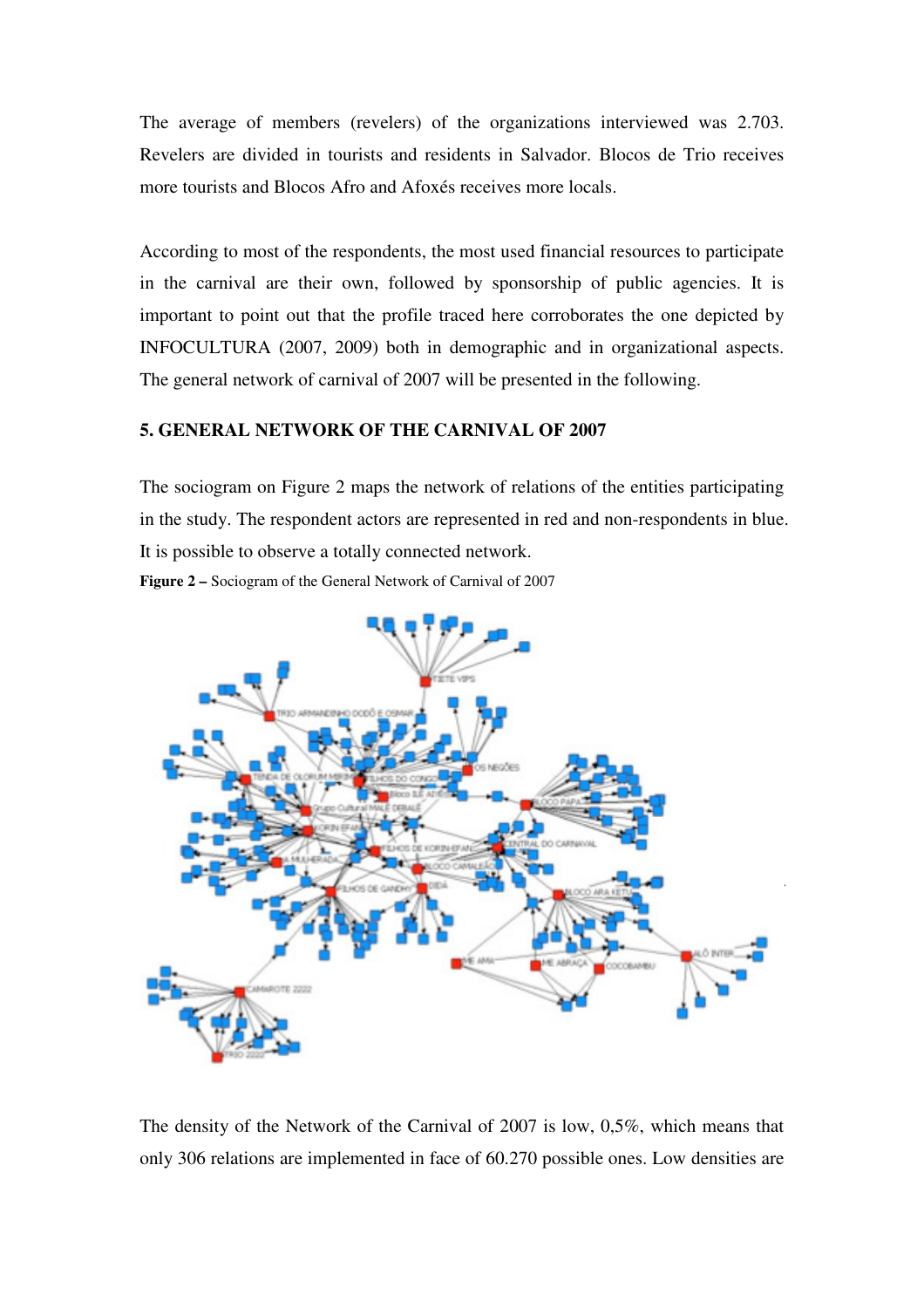expected in large networks as in the case of this, constituted by 246 actors, especially when a small percentage of the actors of the network were interviewed. The absence of indications of the actors who were cited, but not interviewed pushes the value of density next to zero.

It was also calculated the density of two distinct groups: (1) the density circumscribed to the participants of the study, was of 1,5% of possible relations and (2) between respondents and non-respondent cited, was of 6,1%, a representative value of possible relations. The presence of more relations between the participant actors and the nonparticipants than just between the actors interviewed is evident. Therefore, it is evinced that relations between the actors of carnival tend to be few, what can influence the flow of exchange of information, support and resources, reducing this flow. It contradicts the expectations that Blocos Afro and Afoxés from the same cultural matrix establish closer relations.

Densities by type of carnival actor were calculated in order to improve the investigation on effective relations. The calculation of this density showed that there are only four groups of actors interrelated: Afoxés x Blocos Afro (8%); Blocos Afro x Afoxés (4%); Blocos Afro x Blocos Afro (5%); and Blocos de Trio x Blocos de Trio (4,2%). There are direct bonds only between Blocos Afro and Afoxés (Filhos de Gandhi, A Mulherada, Ilê Ayiê, Filhos do Congo; and Olorum Mirim`s Tent and Malê Debalê).

Besides the previous explanation for the density of the general network, the low density for type of actor may also derive from meaningful symbolic differences between the Blocos Afro, organizations with a more contemporary profile, and Afoxés, entities more associated to the traditions of Candomblé, even though both have emerged from the same cultural matrix. Besides, the set of political differences characterizing the "black movement", reflecting on the carnival scene, also seems to contribute to lower the density. Indeed, only the struggle for resources to guarantee their presence in the festival has been able to promote a convergence of interests of the afro-related carnival entities.

Even though from the aesthetic-artistic point of view creatures and creators of the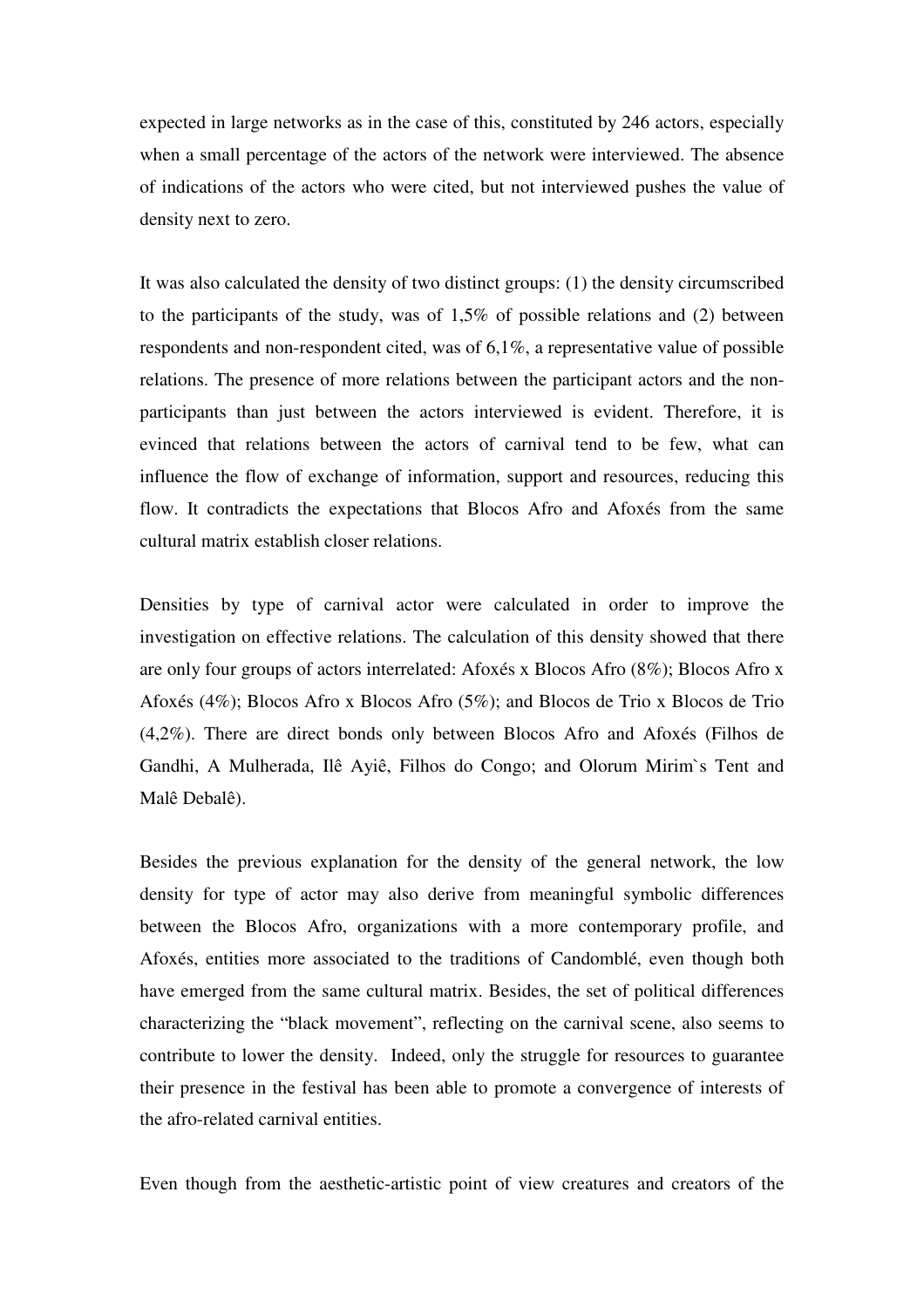universe of afro-related carnival entities occupy a prominent place in the repertoire of the Blocos de Trio, it is not necessarily the relations between the Blocos Afro and the Afoxés that trigger this process. On the contrary, the purchase, usually at a very low cost and through a personal contact, of the music created by composers of the black community, the co-opting of artists and the hiring of musicians and instrumentalists coming from this community are usual practices (FIGURE 3)

Figure 3 – Sociogram of the relations circumscribed to the participants of the study



The analysis of the indicators of density from the perspective of two slogans originated in the mapping of this network (1- hired products and services and 2 articulations established to develop the activities) evinces a reduced sharing of products, services and support between the actors interviewed. The study by SECULT demonstrated that most of the dressing of carnival entities (97,4%) is acquired in Bahia. If we confront both information, it is possible to infer that the exclusivity of suppliers seems to prevail in the carnival business, constituting a source of competitive advantage for the associations, which turn to the market, and a source for acquiring afro-related artifacts for the association in which the market logic does not preponderate, as in the case of the Afoxés.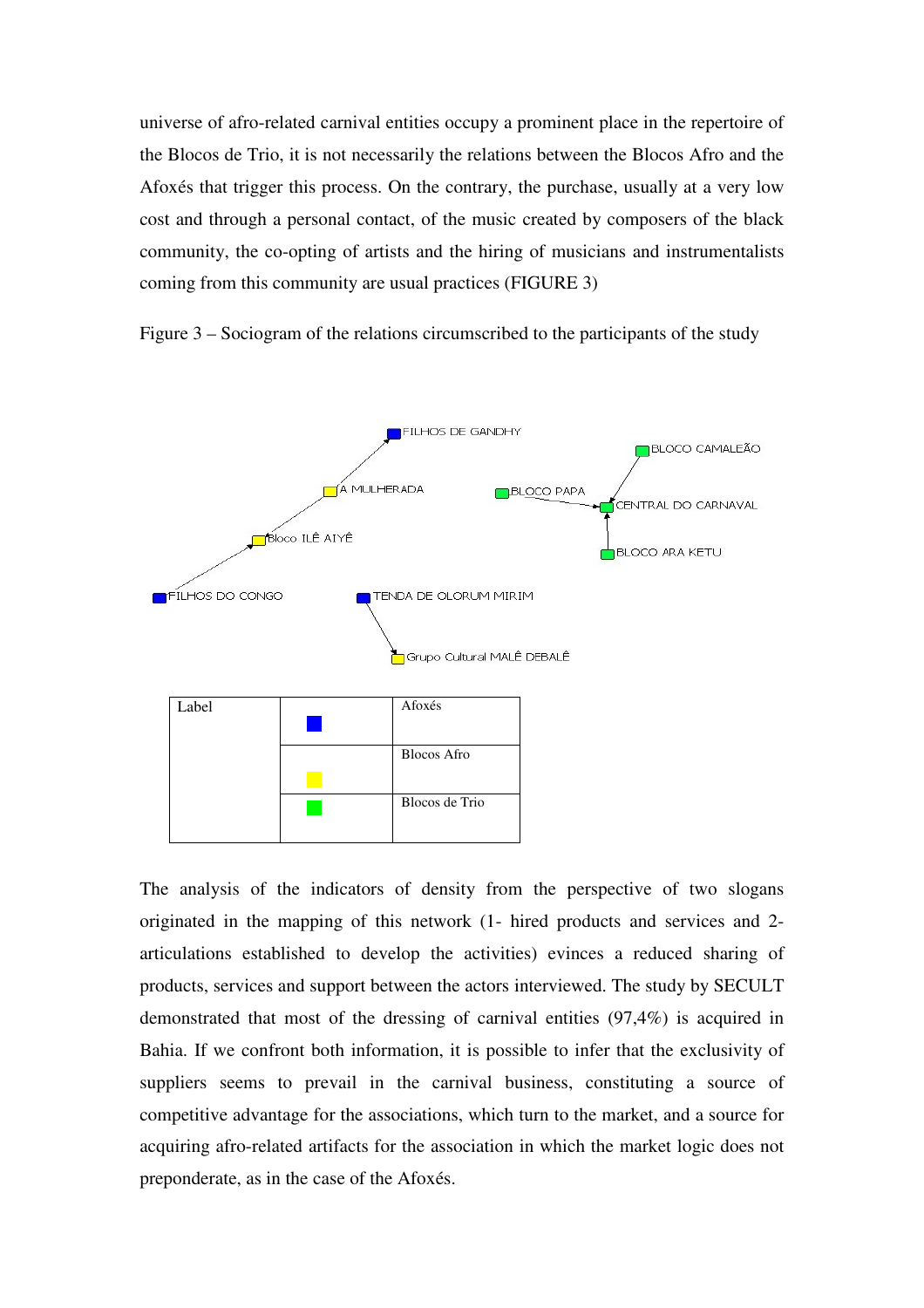### **5. 2 Cliques of the Network of the Carnival of 2007**

The sub-groups of the network were identifies through symmetrization of the higher scores of the relations between the actors: 13 cliques were identified. This data confirms the low cohesion of the network, since only 19 actors out of 246 participate in the cliques identified (FIGURE 4).

Figure 4 – Sociogram of the cliques of the General Network



One of the cliques identified is formed by Ilê Aiyê Bloco and the Filhos do Congo. It is certainly associated to the sponsorship of Petrobrás to both entities. Only these actors form this clique. On the other hand, two actors are part of 10 cliques at the same time, Camaleão Bloco and Central do Carnaval (Carnival Central). Central do Carnaval is also part of two other cliques with Ara Ketu Bloco and Litoral Norte, and another clique involving Papa Bloco and Xisto T-Shirts (FIGURE 4).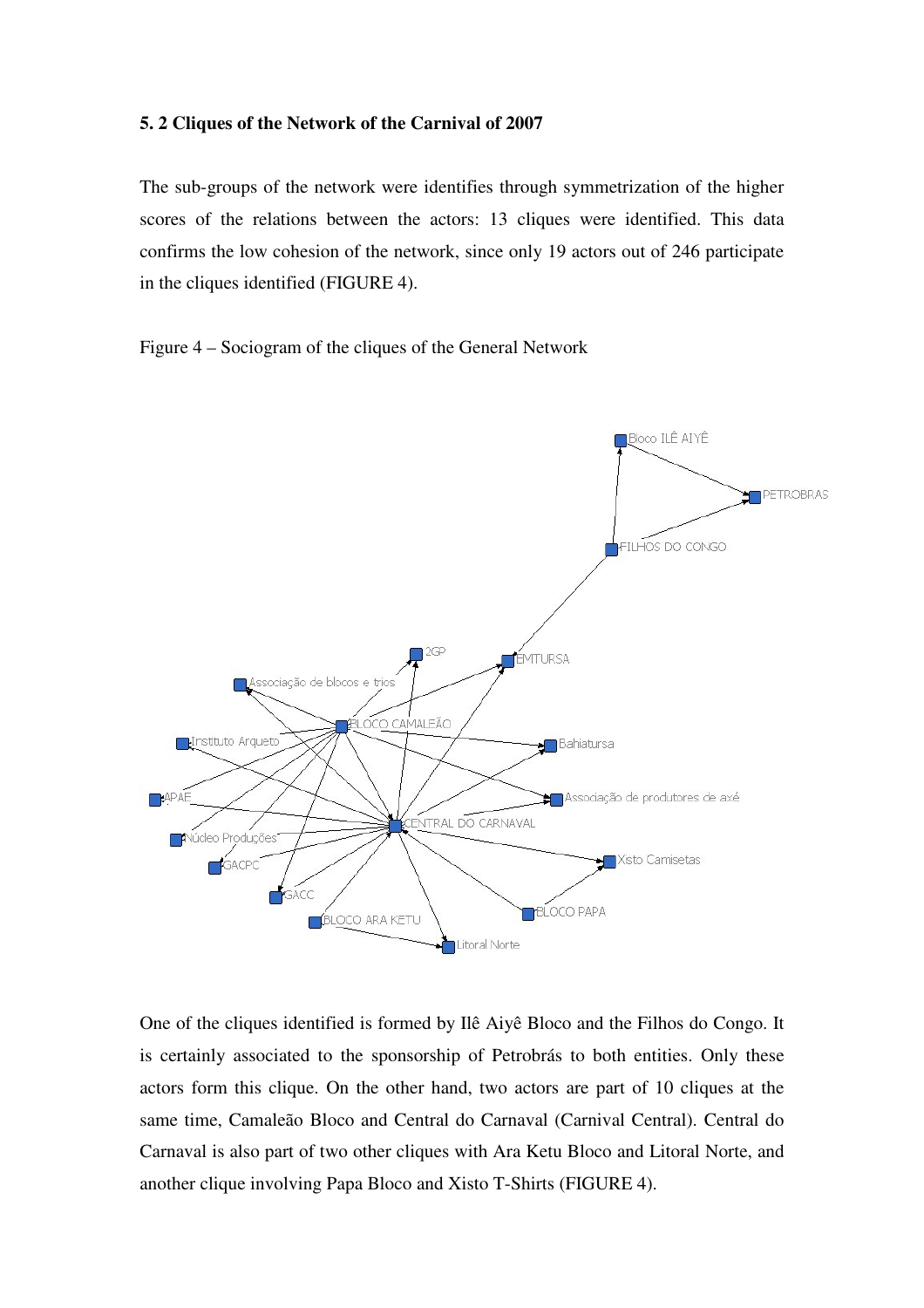The presence of Central do Carnaval may be explained by the place this organization occupies in the carnival market. Created in 2000 by the same business group owning the Bloco Camaleão, Central do Carnaval meant an innovation in the point of view of the carnival-business towards its professionalism/ entrepreneurship. Its stores, located in shopping malls and in the airport of Salvador, represent commercially the interests of a great number of Blocos de Trio and offers to local revelers, tourists and corporations a mix of products involving the participation in parades at the blocos, tickets for eight big Camarotes of the carnival circuit and also for festive events throughout the year, especially June festivities in the interior of Bahia, as for example "Arraiá da Central".

### **5.3 Geodesic distance and diameter of the Network of the carnival of 2007**

 In the case of the carnival network of 2007, the smaller distance between one actor and another is of only pathway and the biggest is of two pathways, which reinforces the perception of a network in which direct relations between the actors are predominant (75% of the total of effective relations).

The predominance of just one pathway between two actors may represent agility in the relations and a consequent quickness in spreading the information in the network. The data associated with the size and low density of the network can also presuppose restriction of opportunities and of alternatives of connection between actors which are not directly connected, in case there is any obstacle to direct relations.

On the other hand, the conformation of the network completely connected favors actions with the purpose to improve relations, broadening the density and increasing the trajectory options so actors can reach each other. Intervention in the management and evaluation of the quality of flow of relations of the network may help in the promotion of a more effective network.

Despite the low density of the Carnival Network of 2007, it is surprising that all 246 actors are connected. Several measures of centrality can help us understand the dynamics of the Carnival Network of 2007.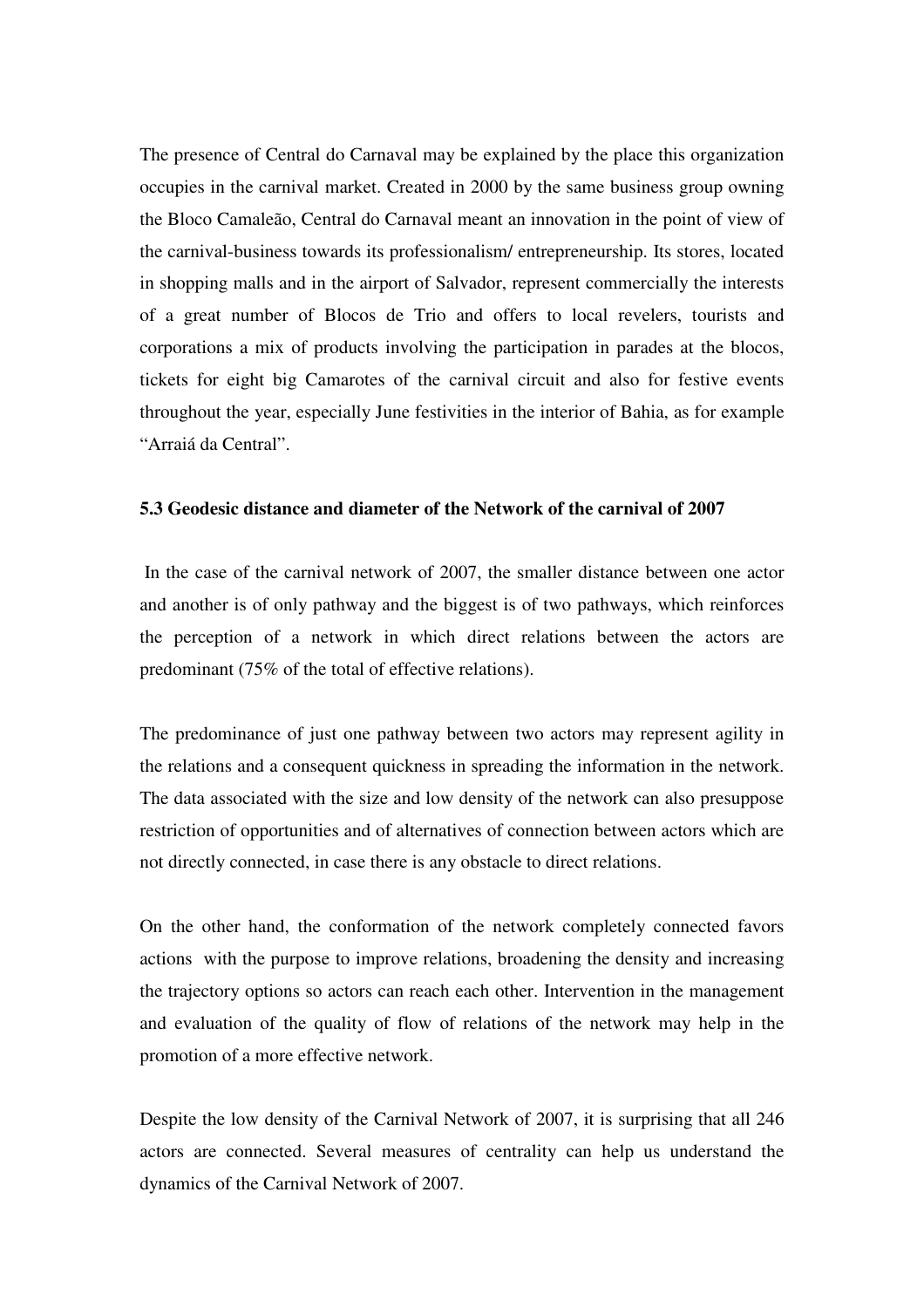### **5.4 Centrality of level of the Carnival Network of 2007**

The general level of centrality of the network is very low, both for input (2.8%) and output (12.6%). It indicates that there are no actors with great concentration of power in the network and that the distribution of power is equitable at a certain level. Comparatively, the general centrality of the network is much greater when it comes to actors indicating other actors, than actors being indicated. It means that the presence of actors with a level of important expansivity is much greater than of actors with a lot of prestige (very cited).

These characteristics may be minutely analyzed through the centrality of the actors in the network. Regarding the centrality of the level of input, the most indicated actor of the network received 8 indications, what does not leave him in a position of considerable centrality, if compared with other actors which received less indications, even though very close to 8. Still, it is important to remember that in a network composed by 246 actors indicated through 22 respondents, one actor with only 8 indications does not enjoy a prominent position. The actors with a bigger centrality of level of input are shown on Table 2.

These actors are governmental organizations and companies performing the role of sponsors, financial support and fund-raising.

| Actor                | Role played                                     | Legal role                  | Level of input |
|----------------------|-------------------------------------------------|-----------------------------|----------------|
| <b>EMTURSA</b>       | Sponsor/Financial Support/Fund-<br>raising      | <b>Municipal Government</b> | 8.000          |
| <b>BAHIATURSA</b>    | Sponsor/Financial Support/Fund-<br>raising      | <b>State Government</b>     | 6.000          |
| <b>Litoral Norte</b> | Manufacture of clothing and<br>diverse equipage | Company                     | 5.000          |
| <b>PONTESEG</b>      | Sponsor/Financial Support/ Fund-<br>raising     | Company                     | 5.000          |
| Petrobrás            | Sponsor/Financial Support/Fund-<br>raising      | Company                     | 5.000          |

Table 2 – Centrality of level of input of the actors of the General Network

The sociogram on Figure 5 shows these actors positioned in the network, in which the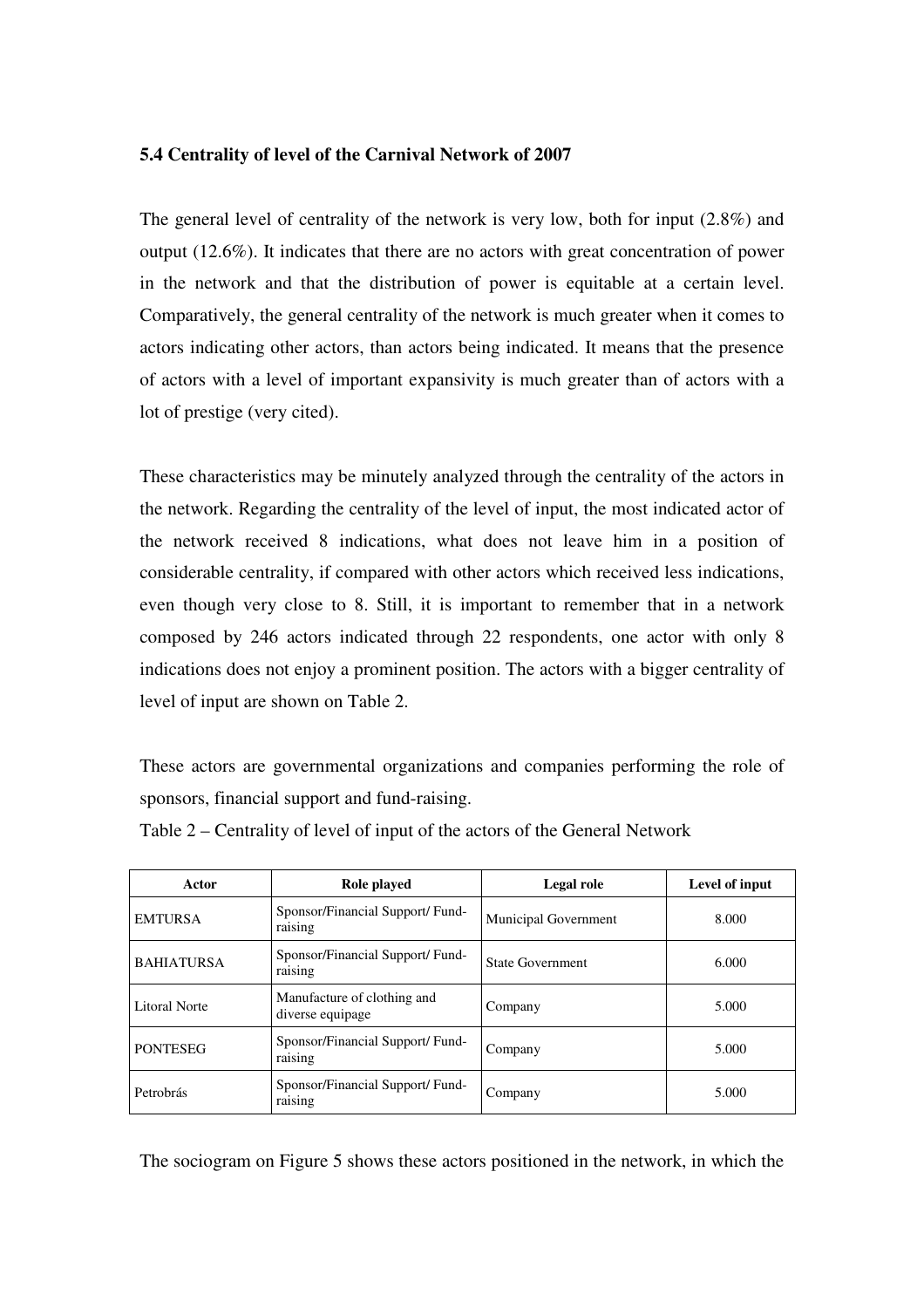size of the dots is proportional to the measure of the level of centrality of input (how many times was cited).



Figure 5 – Sociogram of the centrality of the level of input of the General Network

The high centrality observed for EMTURSA, current SALTUR, derives from its role of institution responsible for planning, organizing, and implementing carnival. These are relevant and imperative activities for the current configuration of the festival. Because of it, all carnival entities and any organization that for some reason have an interest in the festival resorts to SALTUR. The company also centralizes the regulations of the festival, overlapping in this function, the Carnival City Council. Besides guaranteeing necessary municipal resources to the festival, EMTURSA finances or co-finances the participation of some carnival entities, such as independent Trio Elétrico.

Regarding BAHIATURSA, a company of the State Government, its centrality can be explained by its importance for the role it plays in the touristic trading, as for the role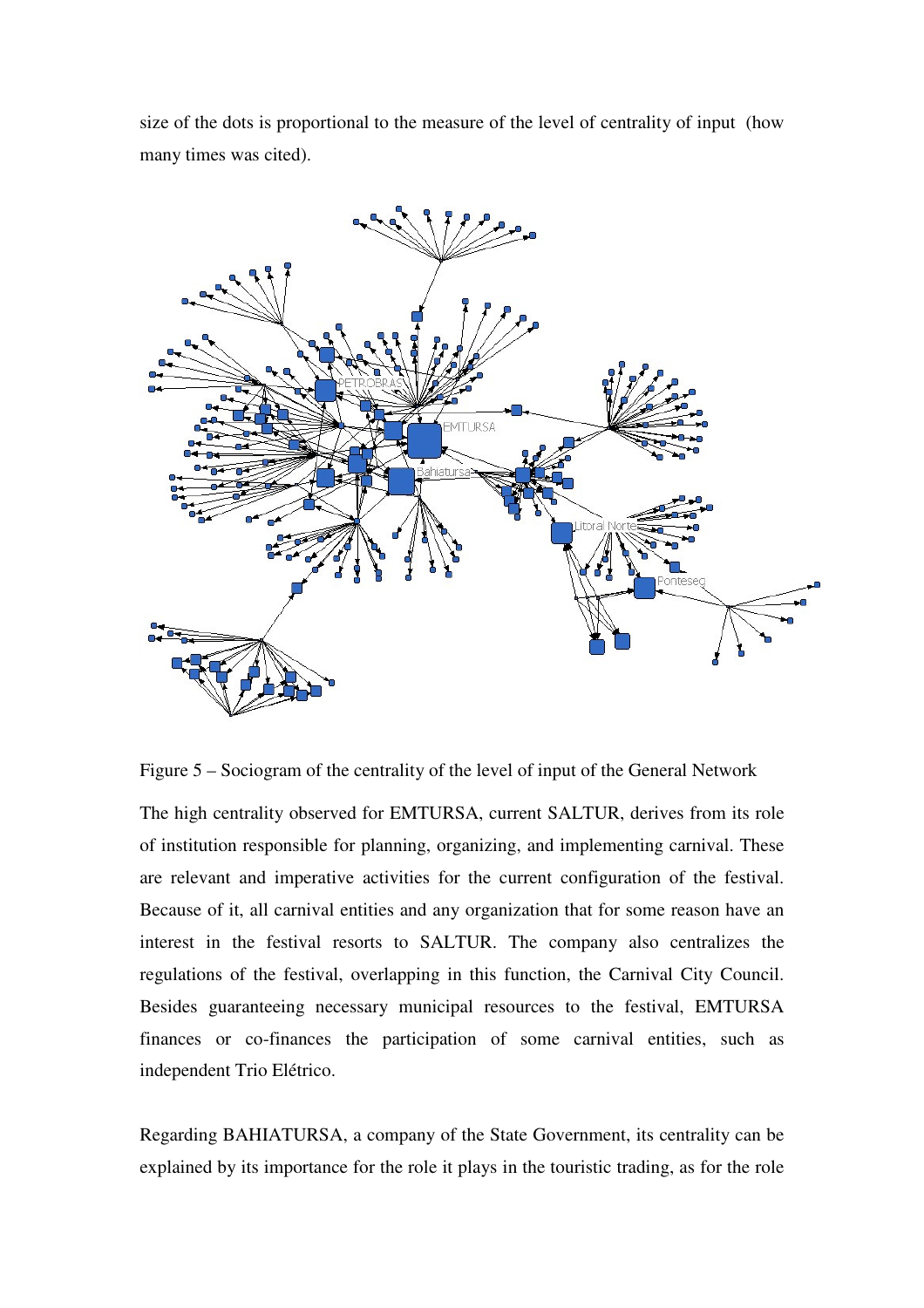of funder, sponsoring several carnival entities.

The actors with greater potential expansiveness are those who present a high centrality of level of output (number of actors who indicated them). Table 3 shows the actors that made more than 20 indications (variation between 17 and 32, and average of 14). These actors are Afoxés and Blocos de Trio and may be seen in the sociogram on Figure 6, in which the size of the dots represent the measure of centrality of the level of output.

| Actor               | Role          | Legal role            | Level of output |
|---------------------|---------------|-----------------------|-----------------|
| Filhos do Congo     | Afoxé         | Associations and NGOs | 32.000          |
| Papa Bloco          | Bloco de Trio | Company               | 28,000          |
| Filhos de Gandhi    | Afoxé         | Associations and NGOs | 24,000          |
| Ara Ketu Bloco      | Bloco de Trio | Company               | 22,000          |
| Korin Efan          | Afoxé         | Associations and NGOs | 22.000          |
| Central do Carnaval | Bloco de Trio | Company               | 20,000          |
| Camarote 2222       | Camarote      | Company               | 18.000          |
| Male Debalê         | Bloco Afro    | Associations and NGOs | 17.000          |

Table 3 – Centrality of the level of output of the actors of the General Network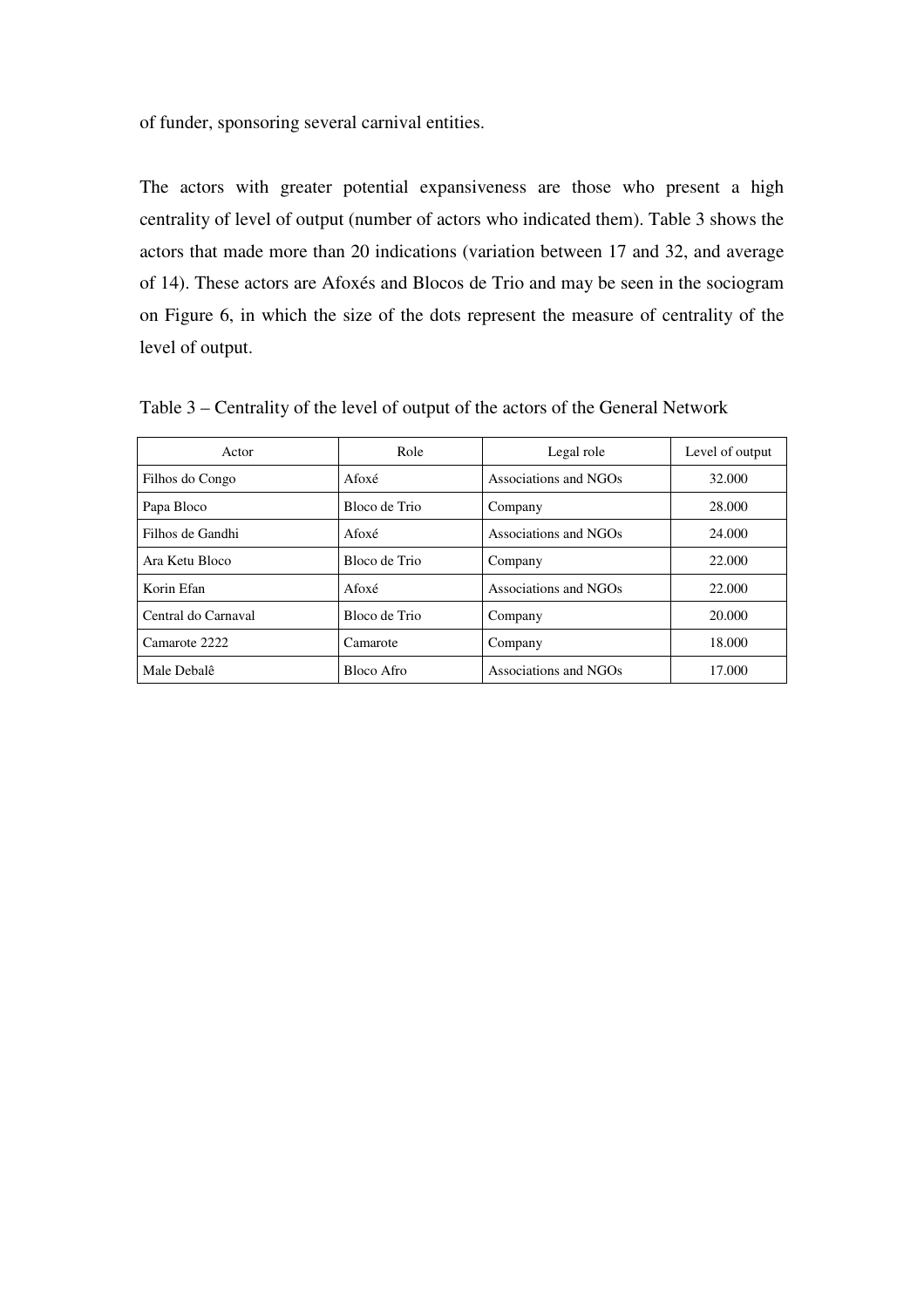

Figure 6 – Sociogram of the centrality of the level of output of the General Network

It is important to point out that the potential expansiveness in the network depends on the positions of the actors. For example, even though the Camarote 2222 indicates 18 actors its connection with the rest of the network is totally dependent on an only actor, Gilberto Gil, which can be explained by his double symbolic of an internationally known Bahian artist and the fact that he is the Ministry of Culture.

### **5.5 Centrality of intermediation of the Carnival Network of 2007**

 $\overline{a}$ 

 The Carnival network of 2007 has low centrality of intermediation (0.08%). From the 246 actors, only 4 are able to perform intermediation and do it below their capacity<sup>9</sup>. This network is characterized by a shortage of actors with the role of bridges, which may facilitate information transfer and incorporation of innovation (TABLE 4).

Table 4 – Centrality of the level of intermediation of the actors of the General Network

 $9^9$  Once more, it is important to remember that only 22 actors were interviewed to map the network, out of a total of 246. Thus, a lot of intermediations may exist, even though they were not identified.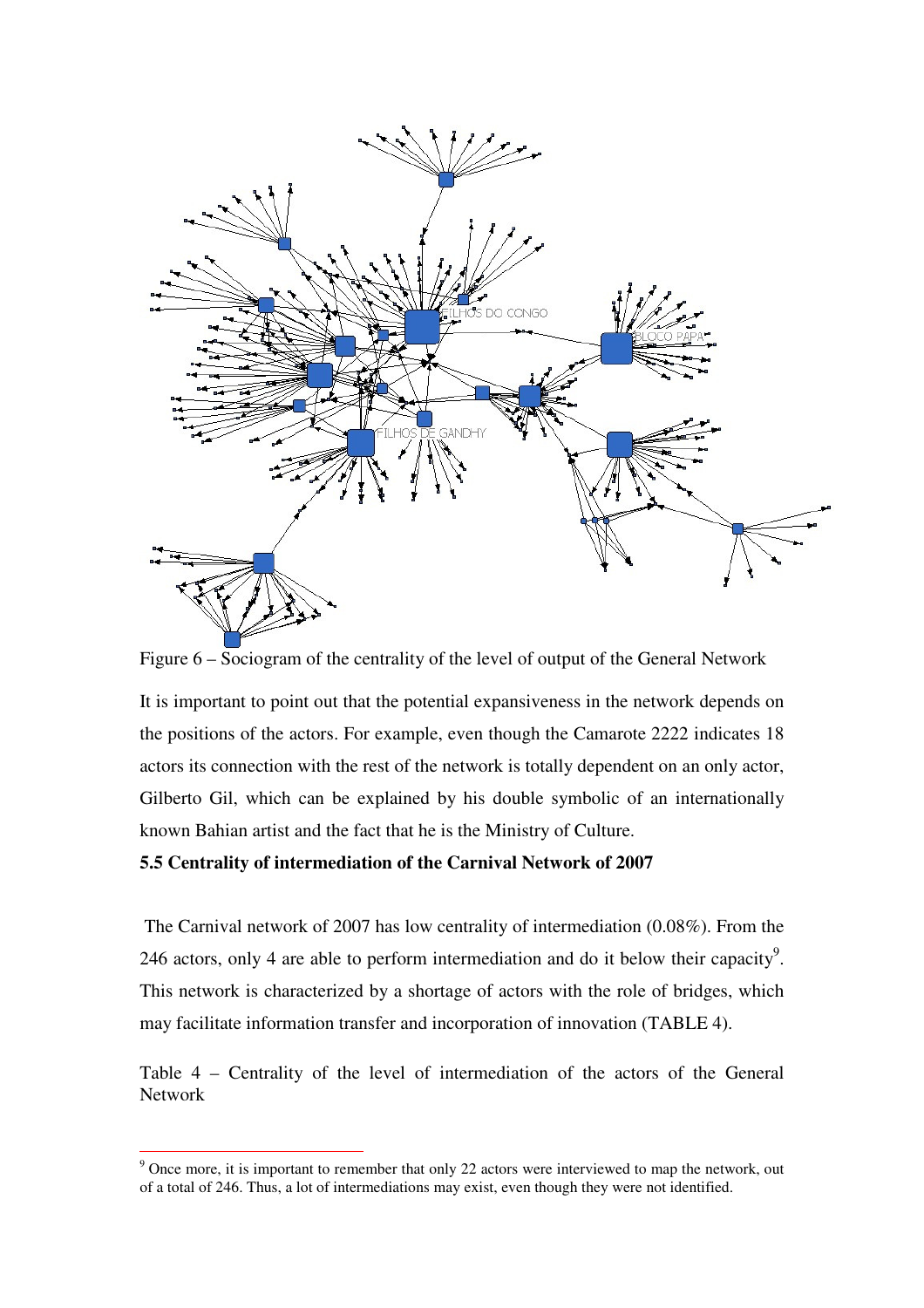| Actor               | Role          | Legal Role            | Intermediation |
|---------------------|---------------|-----------------------|----------------|
| Central do Carnaval | Bloco de Trio | Company               | 48.000         |
| Filhos deGandhi     | Afoxé         | Associations and NGOs | 23.500         |
| Malê Debalê         | Bloco Afro    | Associations and NGOs | 17.000         |
| Ilê Aiyê            | Bloco Afro    | Associations and NGOs | 14.500         |

Central do Carnaval is the actor that performs most of the intermediations, but actualizes only 8% of potential intermediations. Filhos de Gandhi and two Blocos Afro called Male Debalê and Ilê Aiyê, also work as intermediaries. This is understandable since Filhos de Gandhi is the oldest afoxé of Bahian carnival (founded in 1949), internationally known, and Ilê Aiyê is the oldest Bloco Afro (created in 1975), has great political and organizational power in important sectors of the black movement, and Malê Debalê works together with the community of residents of the district of Itapoã.



Figure 7 – Sociogram of the centrality of intermediation of the General Network

Analyzing in more detail, it is possible to observe that the actor Central do Carnaval is in the pathway of several groups of actors, to whom they can resort in order to achieve the other side of the network. The same can be said of Filhos de Gandhi, though in a smaller level.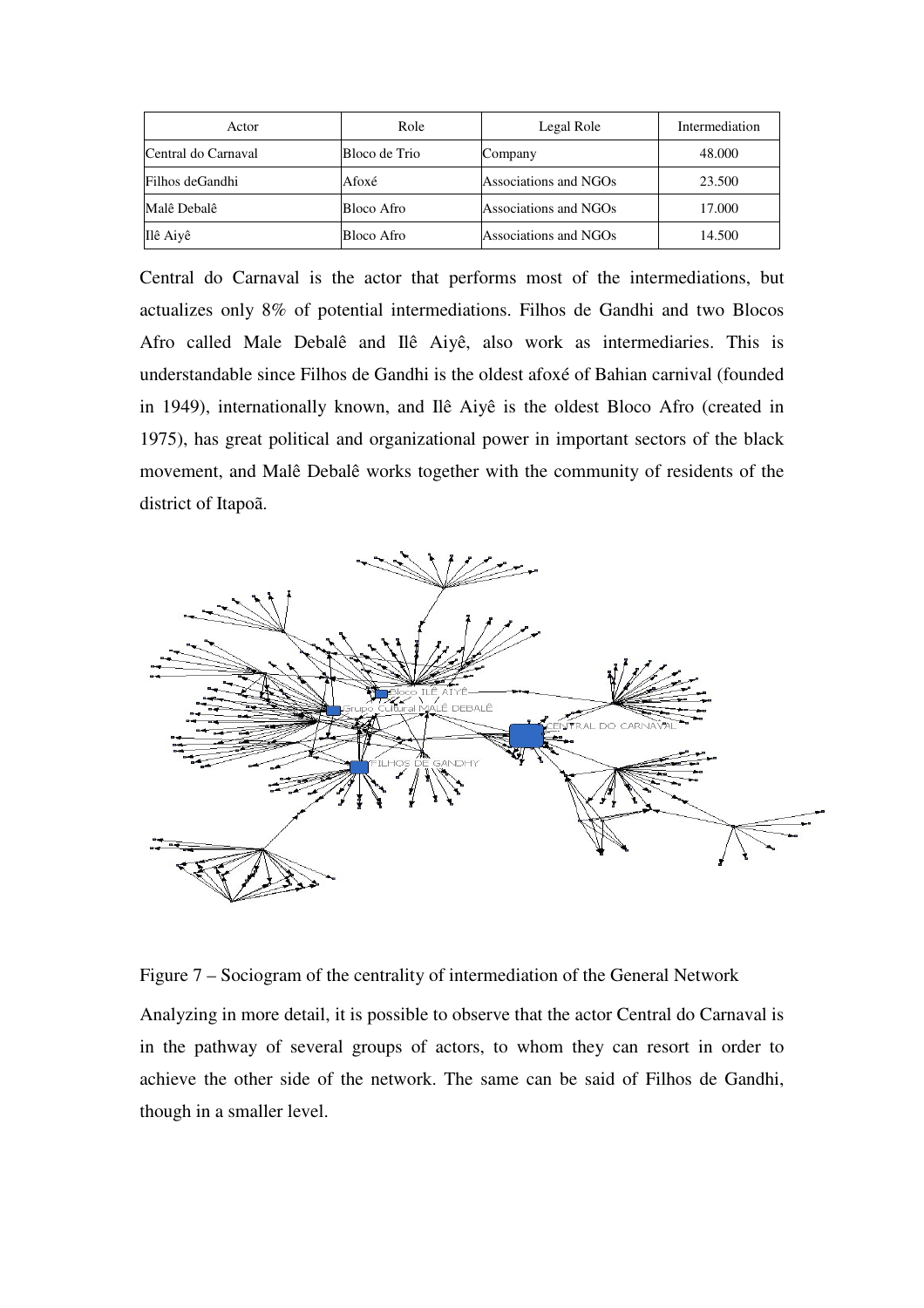### **5. CHALLENGES AND RECOMMENDATIONS**

As can be observed, the economy of the carnival-business is driven by a considerable number of actors, as for instance the various types of Blocos, the Afoxés and the Trios Elétricos, which are all directly associated to the celebration. This set of actors, when establish between them an intertwined complex of relations, suggest an understanding of the carnival as a phenomenon that is organized in a network, articulating creative industries, according to the definition approached in this work. Therefore, and taking into account the absence of previous studies that have been based on this perception, carnival and its actors were investigated based on the method of networks.

Challenges to the Bahian carnival are neither few, nor simple, if one considers the inflections the festival has experienced throughout the last three decades. The emergence of a mercantile logic, hegemonic in the organization of the festivities and the close relationship of the festival with the tourism economy and the media contributed to a gigantic growth of its range of achievement, forcing the professionalization and specialization of its public and private actors. In parallel to this intense process of transformation of the festival, many challenges emerged.

In order to systematize and synthesize, the repertoire of challenges to the Bahian carnival can be categorized as follows: social networks, governance, regulatory frameworks and cultural policies (FIGURE 8).

Figure 8 – Carnival Challenges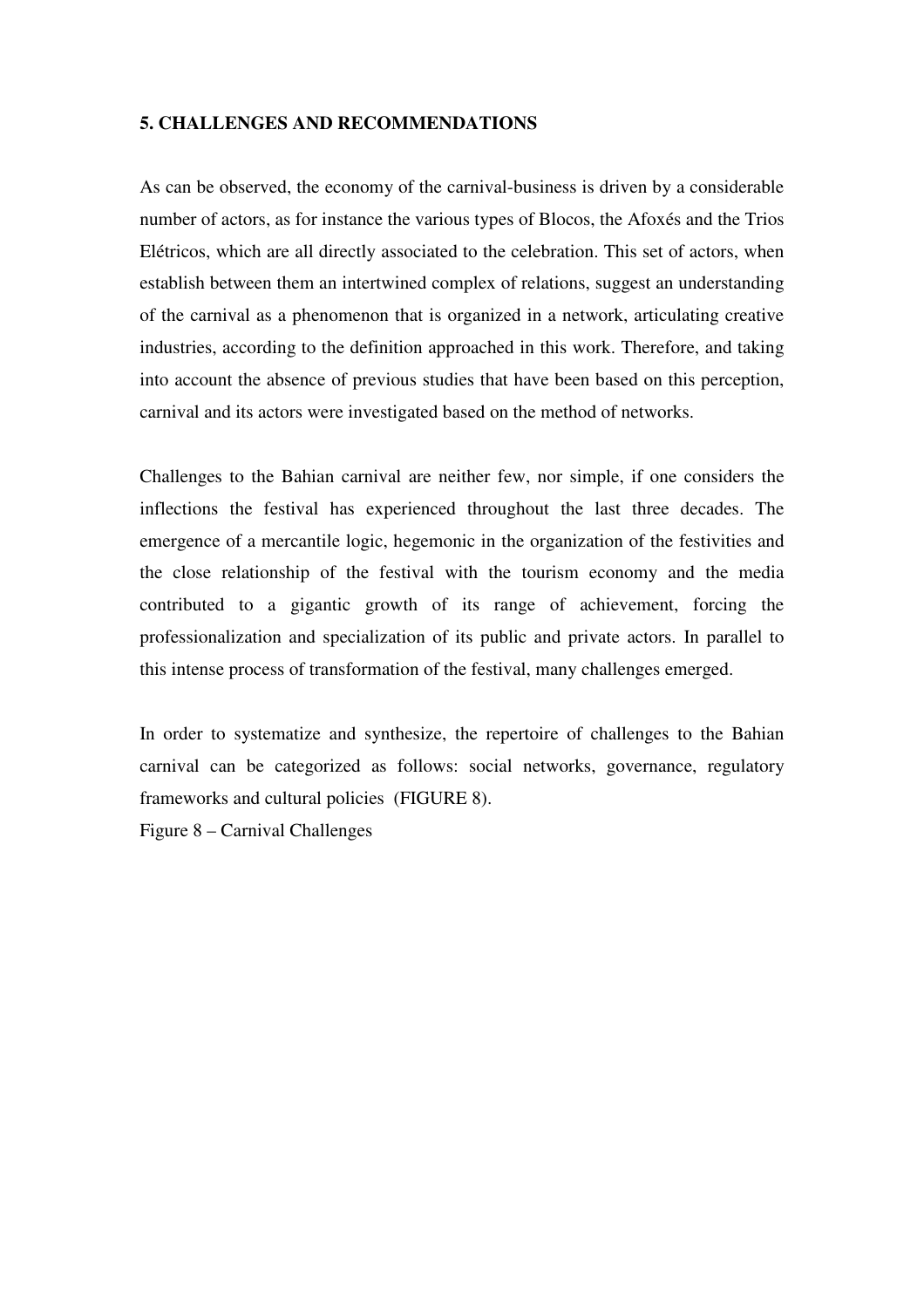

Social networks are pillars for the construction and transformation of the economy of the Bahian carnival, which operate according to the market logic. As evinced, social networks of Bahian carnival are characterized by low density, meaning few effective interactions, despite the great potential of relations which emerged from its empirical mapping. Advantages and disadvantages derive from such configuration, as shows specialized literature.

The example of disadvantage is the presence of obstacles to the diffusion of information, of knowledge and innovation, which tends to privilege few actors (individual and collective) who already enjoy positions of prestige and power inside the network. In terms of stimuli, a better distribution of the wealth generated by the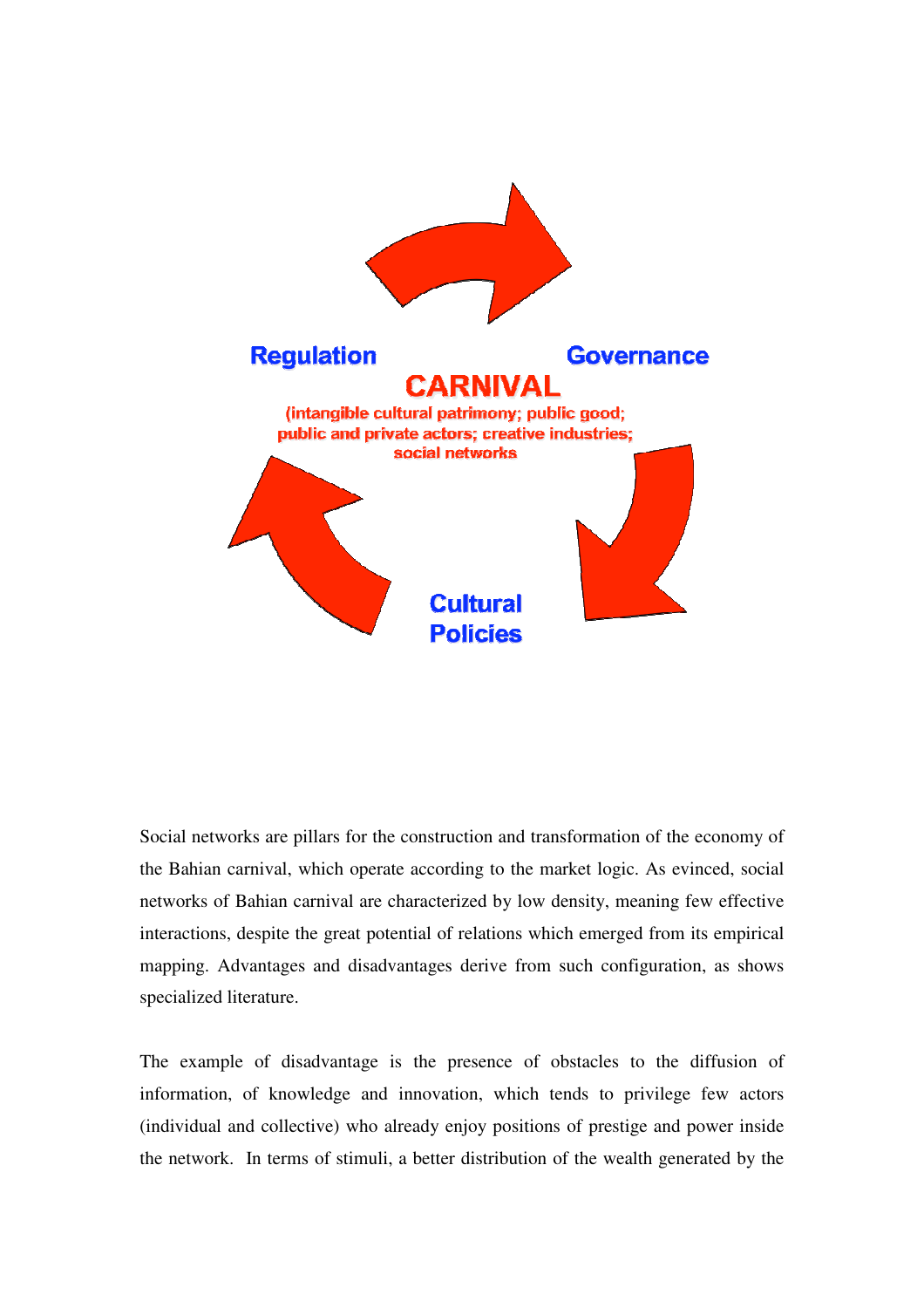celebration, incentives to the densification of the network can be strategic. On the other hand, the low cohesion of the network can also favor a greater permeability of the network, enabling the entrance of new actors, which could also represent a source of positive stimuli in a project of a more balanced distribution of the wealth generated by the festival.

 It seems that actions engendered in order to seek a better distribution of the wealth generated by the carnival should try to encourage the densification of the network, without neglecting the constant need to renew the actors, avoiding the closure of entities and the maintenance of positions of power and prestige already established. Certainly, this is not a task for one or few actors of the network. This is why one of the challenges also supported by this study is to invest in a new governance structure for Bahian carnival.

The challenge of governance is imperative, since carnival is a festival that involves such a multiplicity of actors and interests. Here, representation is a key point necessary for the engagement and effort of many public and private actors constituting the festival. There should be organizations representing the interests of city residents, the more directly involved, such as those who live or work on the spaces physically occupied by the carnival, who experience unpleasant changes in their routines during the occurrence of the festival: and also the larger set of the population, who, indeed, participating or not in the carnival, also has interests regarding the carnival, since it is a cultural patrimony of the city.

It is crucial the construction of a new governance to the festival. Also a reformulation Carnival City Council, which demands an articulation between the executive and legislative branches of the city, since implies in changes of the Organic law of the Municipality. As for the large corporate actors of the festival, such as Blocos de Trio, Camarotes, the hotel industry, lies the responsibility to broaden their perspective about the carnival, identifying new sources for their growth which are not only those that have been propitiated by the industry of the festival.

The challenge of governance reaches also small carnival entities, like the Afoxés. It is up to them to strive for an improvement in their organization, they should potentiate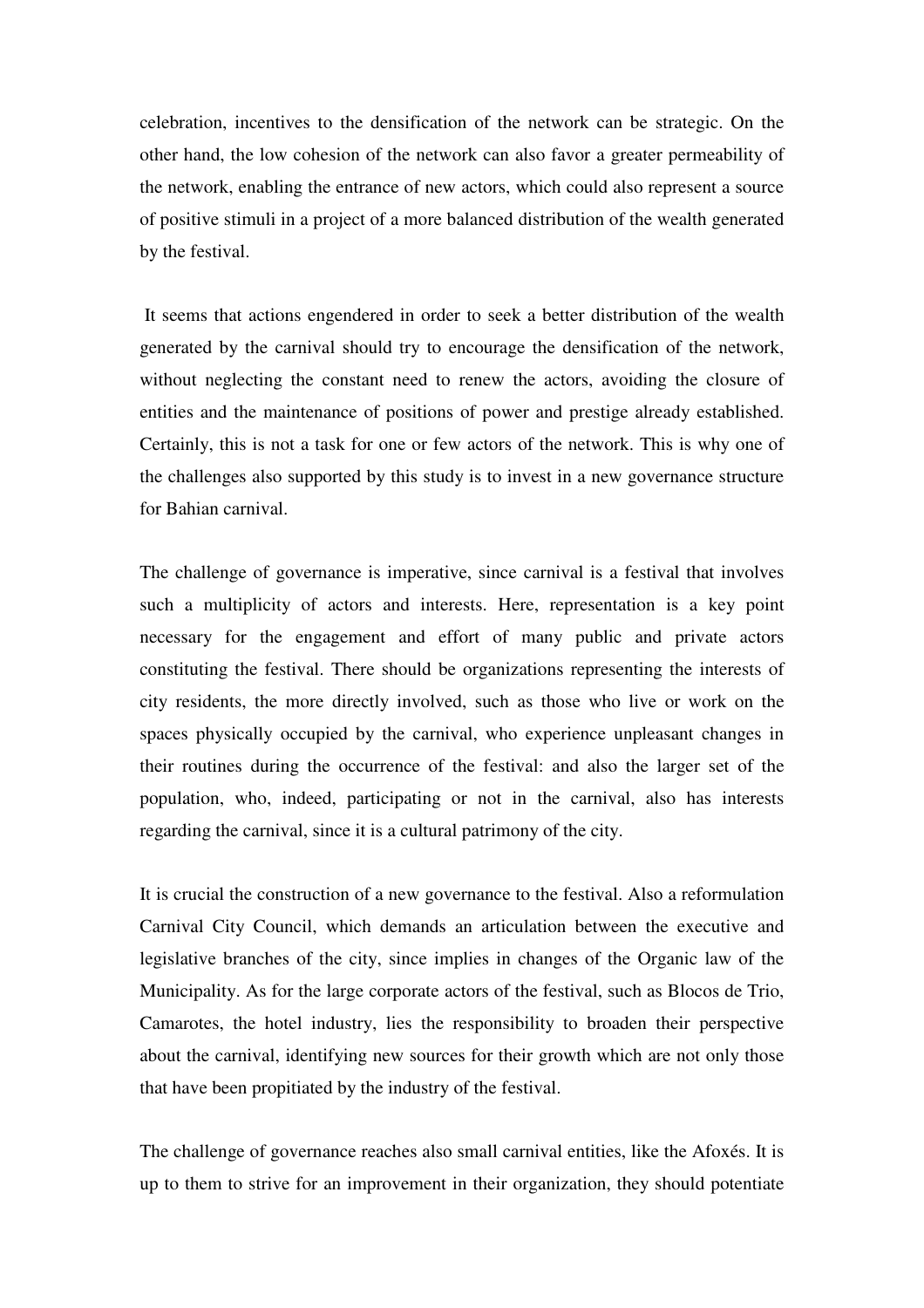the importance of the fact that they were influenced by their traditions and connections to the community of origin.

The issue of the regulatory frameworks is the third challenge. It was mentioned because, in spite of the strength of the economy of Bahian carnival, the division of the wealth generated by the festival is absolutely unequal. The majority of the financial benefits are almost exclusively concentrated on the hands of very few companies working in the segments dominated by a great capital, which is responsible for multiple businesses of the Blocos de Trio and hotels. On the other side of the economy, small carnival entities, particularly Afoxés and Blocos Afro, the micro and small companies and an large number of informal workers compete for some income, in a highly competitive environment with very low profit margins. The government collects little taxes, either due to high tax evasion, or due to the high level of informality according to which many businesses are made. In spite of it, government has to shoulder considerable expenses which are crucial for the achievement of carnival, such as infrastructure, public services, health and security, financial support to carnival entities etc.

Therefore, here the challenge consists of a radical renewal of the commercial practices present in the Bahian carnival scenario, since the existing regulatory frameworks seem to be unable to serve the project to equally distribute the wealth generated during carnival and prevent the celebration from enjoying the opportunity of a space, where several alternatives for survival experienced by a considerable number of the population may become a developmental project properly tuned to what we call post-industrial vocation of the city of Salvador.

The last challenge is the need for cultural policies directed to carnival - and this is a double challenge, since both the City Administration and State Administration do not have a tradition in implementing public policies focused on culture.

Facing it demands a solution that goes beyond the economic level of the festival and its governance. In this sense, it is important that the Public Administration improves the methodology needed to elaborate a rigorous mapping of the economic flows of the economy during carnival, so it can be able to resort to indispensable regulatory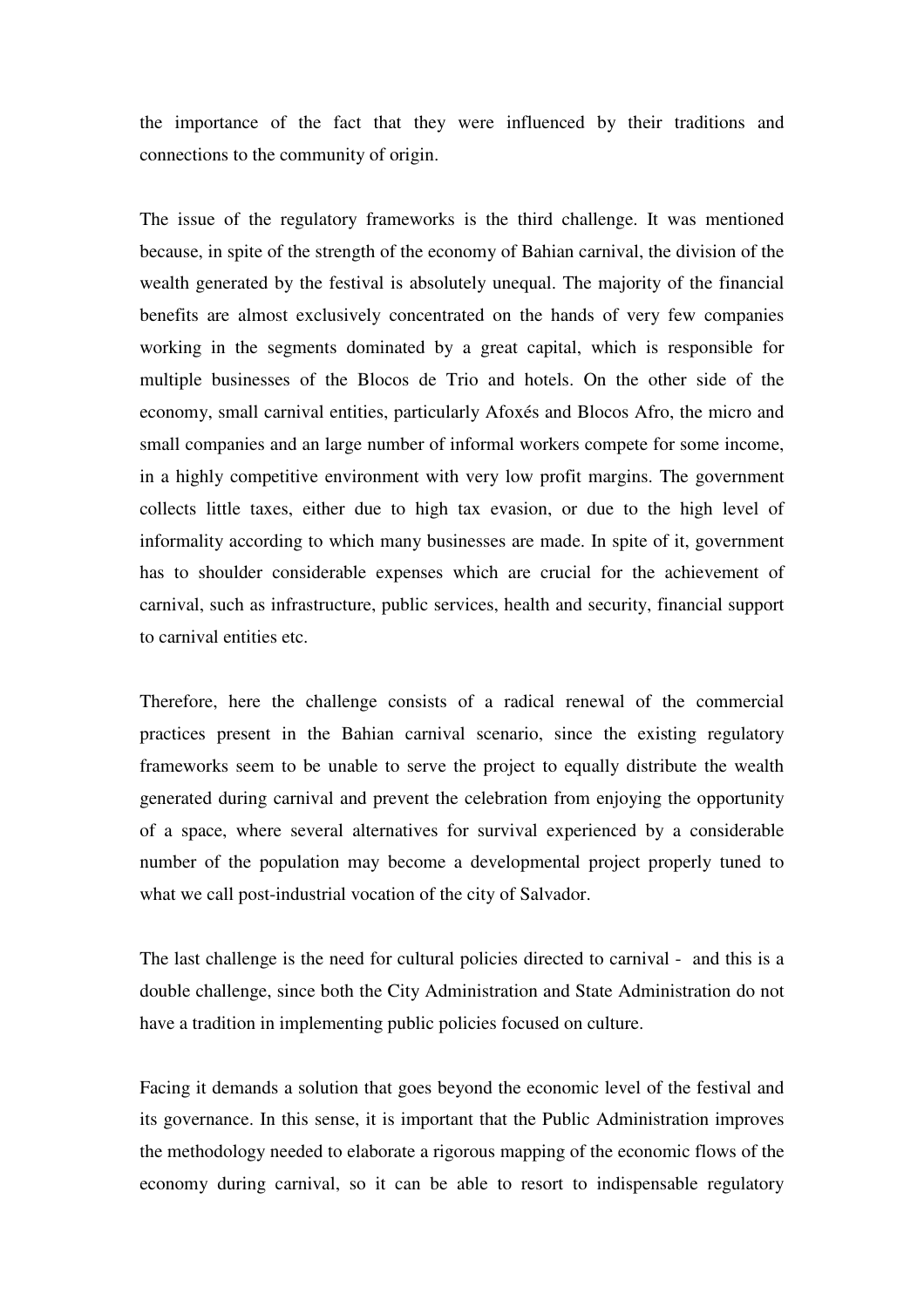measures and limits mercantile interests practiced in carnival. It is absolutely fundamental that the City and the State play the role they are supposed play. This role has been given up in favor of the big capital working in the economy of the carnival. It is urgent that, based on the importance this celebration has for the soul of the city, the City and the State operates to acknowledge and guarantee the visibility and conviviality of different carnival manifestations whose origins are anchored both in ancient traditions and in more contemporary repertoires. This is a crucial element to the maitenance of the participatory nature that has made Bahian carnival a great festival.

Therefore, what should mark out any organizational, technical, managerial or economic policy is the fact that carnival is a immaterial patrimony of Bahian culture. Outside of this landmark, interventions will only contribute to weaken the cultural dimension of carnival, compromising its meaning and even invalidating the promises of social an economical development that this celebration brings.

### REFERENCES

BORGATTI, S. P.; HALGIN, D. S.. On network theory. **Organization Science**, v.22, n.5, p. 1168–1181, September–October 2011.

BRITISH COUNCIL. **Mapping the creative industries: the UK context**. London, oct. 2005. 15p.

DANTAS, Marcelo. **Olodum**: de Bloco Afro a Holding Cultural. Salvador: Olodum, 1994.130p.

DIAS, Clímaco. Carnaval de Salvador: A crise da cultura mercadoria. **VeraCidade**, Salvador, ano 2, n.2, jul. 2007.

EMTURSA. **Relatório - Indicadores**. Emtursa S.A.; Prefeitura Municipal de Salvador, Salvador, 2008.

EMYRBAYER, M. & GOODWIN, J. Network analysis, culture and the problem of agency. **American Journal of Sociology**, Chicago, v.99, n.6, p.1411-1454, 1994.

FERREIRA JR., Hamilton de M. **Indústria cultural e o carnaval da Cidade da Bahia de Todos os Santos**. Rio de Janeiro, REDESIST, Nota Técnica 04.10.08, 2006. 121p.

FISCHER, Tânia (Org.). **O Carnaval Baiano**: negócios e oportunidades. Brasília: SEBRAE, 1996. 187p.

GODI, A. J. V. dos S.. A presença afro-carnavalesca soteropolitana. In: CERQUEIRA, Nelson et al. **Carnaval da Bahia**: um registro estético. Salvador: Omar G, 2002. p. 94-110.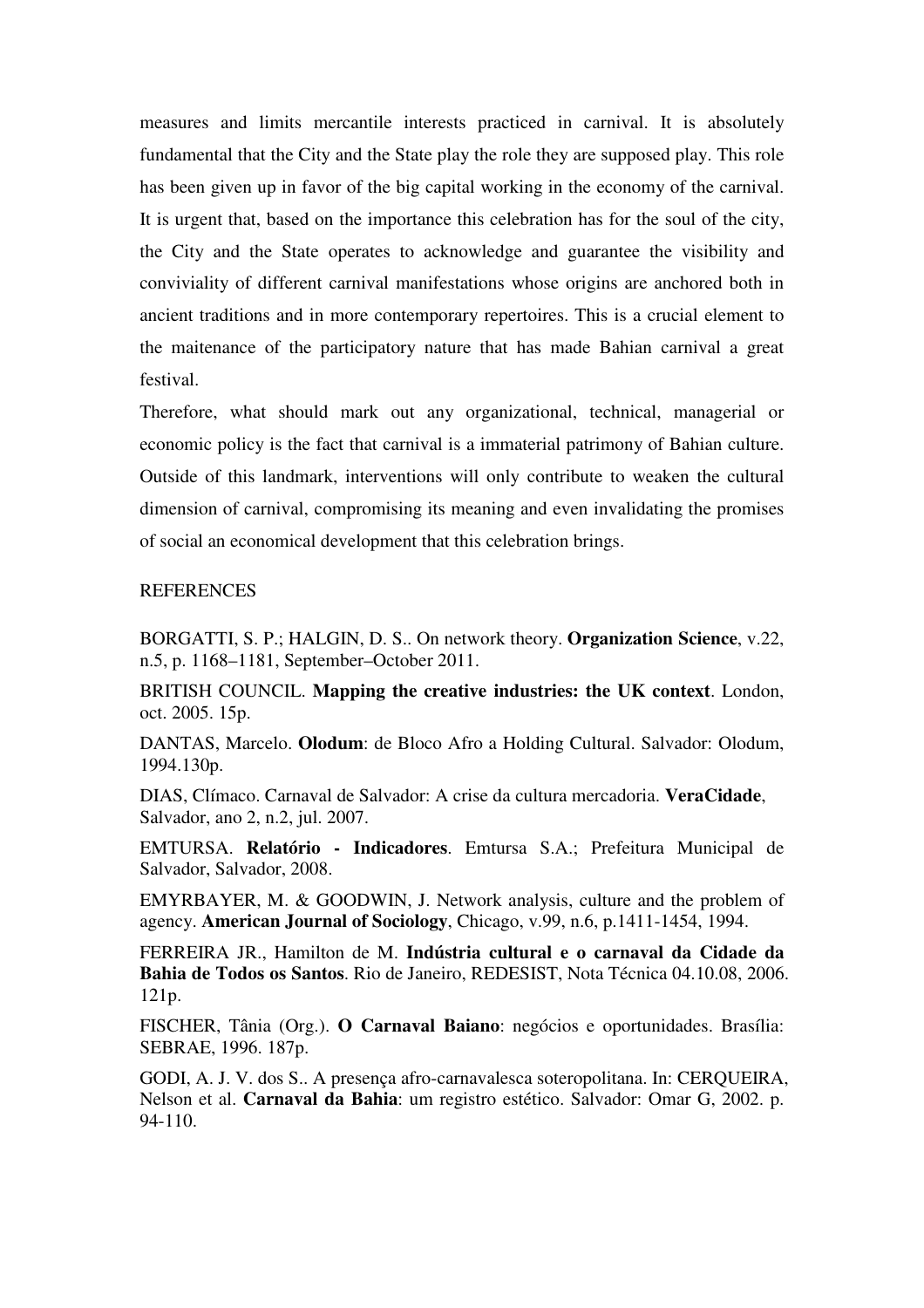GODI, Antonio J. V. dos Santos. De índio a negro, ou o reverso. **Caderno CRH**, Salvador, p.51-70, 1991. Suplemento. Cantos e toques - etnografias do espaço negro na Bahia.

GÓES, F. de. **O país do carnaval elétrico**. Salvador: Corrupio, 1982. 122p.

GRANOVETTER, M. The strength of weak ties. American Journal of Sociology, 78 (6): 1360-1380, 1973.

INFOCULTURA. **Carnaval 2007**: uma festa de meio bilhão de Reais. Salvador, Secretaria de Cultura do Estado da Bahia, n.1, set. 2007. 26p.

INFOCULTURA. **Carnaval de Salvador**: perfil das entidades e participação dos metropolitanos. Salvador, Secretaria de Cultura do Estado da Bahia, n.3, jan. 2009. 28p.

LATOUR, B.. Network theory, networks, societies, spheres: reflections of an actornetwork theorist. **International Journal of Communication** [Online], 2011 Apr 8. Disponível em <http://ijoc.org/ojs/index.php/ijoc/article/view/1094/558>. Acesso em Dec, 12, 2011.

LOIOLA, E.; MIGUEZ, P.. Lúdicos mistérios da economia do carnaval baiano: trama de redes e inovaçõeses. **Bahia Análise & Dados**, Salvador, v. 5, n. 4, p. 45-56, 1996.

MIGUEZ, P.; LOIOLA, E. A economia do carnaval baiano. **Bahia Análise & Dados**, Salvador, v.21, n. 2, p. 285-299, abr./jun. 2011.

MIGUEZ, Paulo. "Yes, nós temos (chiclete com) banana". **Bahia Análise & Dados**, Salvador, v.5, n.4, p.75-84, mar. 1996a. Carnaval.

MIGUEZ, Paulo. Conflitos e confetes do carnaval baiano. **Pré-Textos para Discussão***,* Salvador, n.1, p.25-38, 1996b. Bahianidade.

MIGUEZ, Paulo. Negócios da festa. *Bahia* **Bahia Análise & Dados**, Salvador, v.6, n.4, p.105-113, mar. 1997. Serviços.

MIZRUCHI, Mark S. Análise de redes sociais: avanços recentes e controvérsias atuais. **RAE - Revista de Administração de Empresas**, São Paulo, v. 46, n. 3, jul./set. 2006, p. 72-86.

MORALES, Anamaria. Blocos negros em Salvador: reelaboração cultural e símbolos de baianidade. **Caderno CRH**, Salvador, p.72-92, 1991. Suplemento. Cantos e toques - etnografias do espaço negro na Bahia.

MOURA, Milton. **Carnaval e baianidade**: arestas e curvas na coreografia de identidades do carnaval de Salvador. Salvador: Faculdade de Comunicação da UFBA, 2001. 2v. (Tese, Doutorado em Comunicação e Cultura Contemporâneas).

MOURA, Milton. O carnaval como engenho de representação consensual da sociedade baiana. **Caderno CRH***,* Salvador, n.24-25, p.171-192, jan./dez. 1996.

ORTIZ, Renato. Reflexões sobre o carnaval: um ensaio sociológico sobre o carnaval da Bahia. **Ciência e Cultura**, São Paulo, v.28, n.12, p.1407-1412, dez. 1976.

POTTS, J. et al. Social network markets: a new definition of the creative industries. **Journal of Cultural Economics**, Heidelberg (Germany), v.32, n.3, p.166-185, 2008. Disponível em: <http://eprints.qut.edu.au/18071/1/18071.pdf>. Acesso em: 19 nov. 2008.